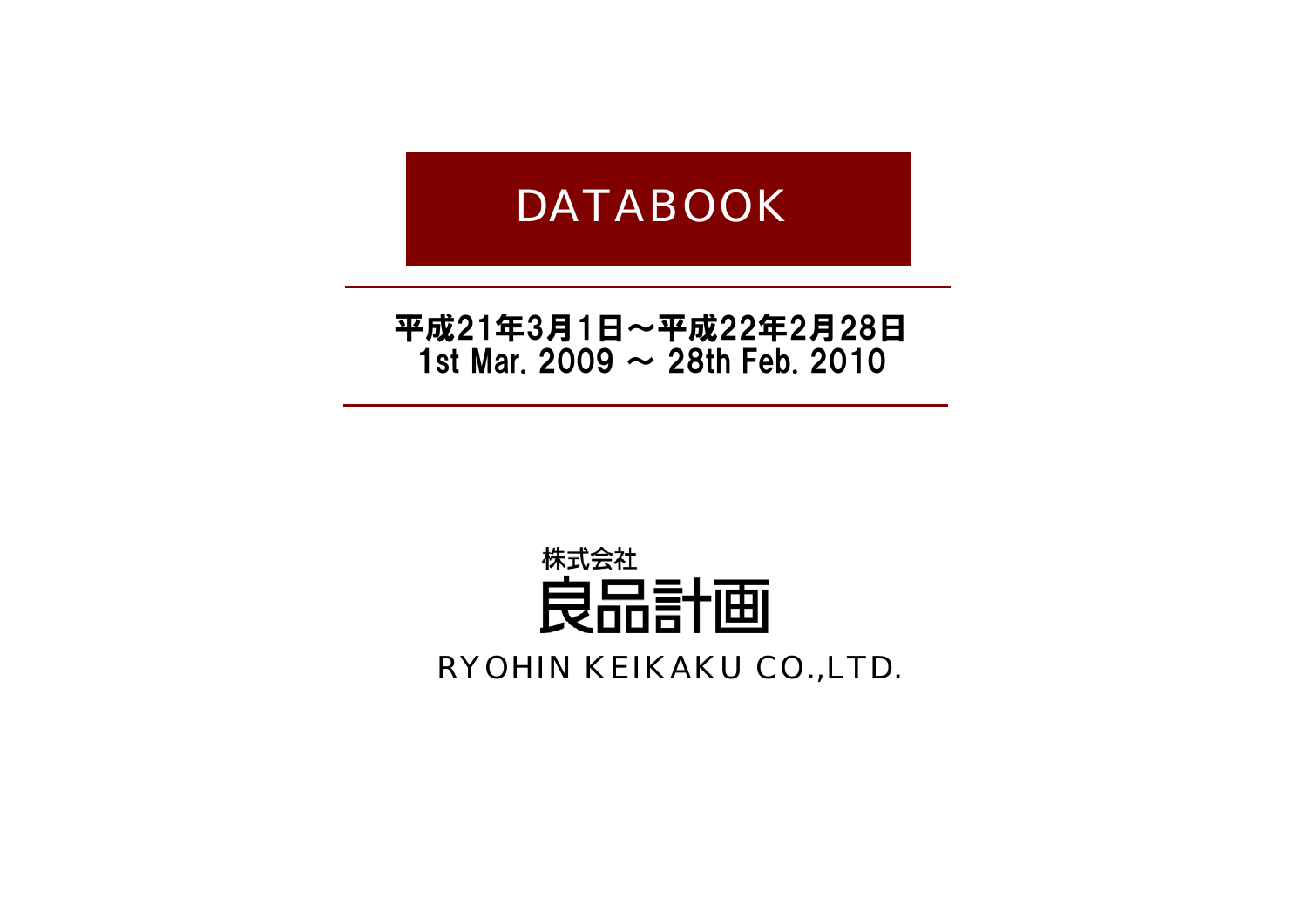#### 目次 CONTENTS

- Ⅰ.良品計画グループ RYOHIN KEIKAKU GROUP 1.期末売場面積 店舗数
	-
	- 2.四半期別連結損益実績 New Stores and Plan
		-
	-
	- Balance Sheet (Consolidated) 2. 2012 12:30 12:41 12 2012 12:42 12:52 12:52 12:52 12:52 12:52 12:52 12:52 12:52 4..連結主要財務指標 Capital Expenditure

- 
- 6.海外グループ会社店舗数 Customers Traffic and Spending Results of Subsidiaries and Affiliates Group Companies) per Customer of Directly managed stores (MUJI)
- 7.2010年度海外グループ出店計画 7.「無印良品」アイテム数 Open Schedule 2010 Subsidiaries and Affiliates(Group Companies) Number of Items of MUJI

#### Ⅱ.株式会社 良品計画 RYOHIN KEIKAKU Co.,Ltd Number of Employees

- 2. 四半期別損益実績 Spending per Customer Non-Consolidated Financial Results(Quarterly)
- 

Sales Breakdown by Type of Channels 2. インストリック 1. 大株主の状況

- Sales Breakdown by Product Line 2.所有者別状況
- 5.既存店売上高昨年比 Member of Shareholder Sales Growth for Like for Like stores
- 6.商品別売上総利益

Gross Profit by Product Category

7.販売費及び一般管理費の内訳

Selling, General and Administrative Expenses

- 8.部門別・場所別在庫
	- Inventory Balance by Product Category with locations
- 9.貸借対照表

Balance Sheet (Non-Consolidated)

10.主要財務指標

Financial Highlights (Non-Consolidated)

#### 決算概要 Financial Summary Website Theorem is the Summary 営業概要 Operation Summary

- 1.連結損益実績 Number of Stores &Sales Floor Space
	- Consolidated Financial Results 2.2009年度出店実績、2010年度出店計画
- Consolidated Financial Results(Quarterly) 3.1店舗当たり平均売場面積 3. 連結貸借対照表 インタン The State of Average Sales Floor Space per Store
	- -
- Financial Highlights(Consolidated) 5.「無印良品」直営店単位当たり売上高 5.グループ会社個別損益 Sales productivity analysis of Directly managed stores (MUJI)
	- Results of Group Companies extending the state of the Second Second Companies and Second Second Second Second S
		-
		- 8.従業員の状況

1. 損益実績 しんしん しんしん しんしん しんしん しんしん しんしん しんしん タ 2009年度月別売上・客数・客単価昨比 Non-Consolidated Financial Results 2009 Monthly YOY Change in Sales,Customers Traffic and

#### 3. 形態別売上高 インファイン インタイム おおとこ おおとこ おおとこ おおとこ 株式の状況 Shareholder

- 
- 4. デパートメント別売上高 Major Shareholders (2010年2月28日現在 28th Feb. 2010)
	-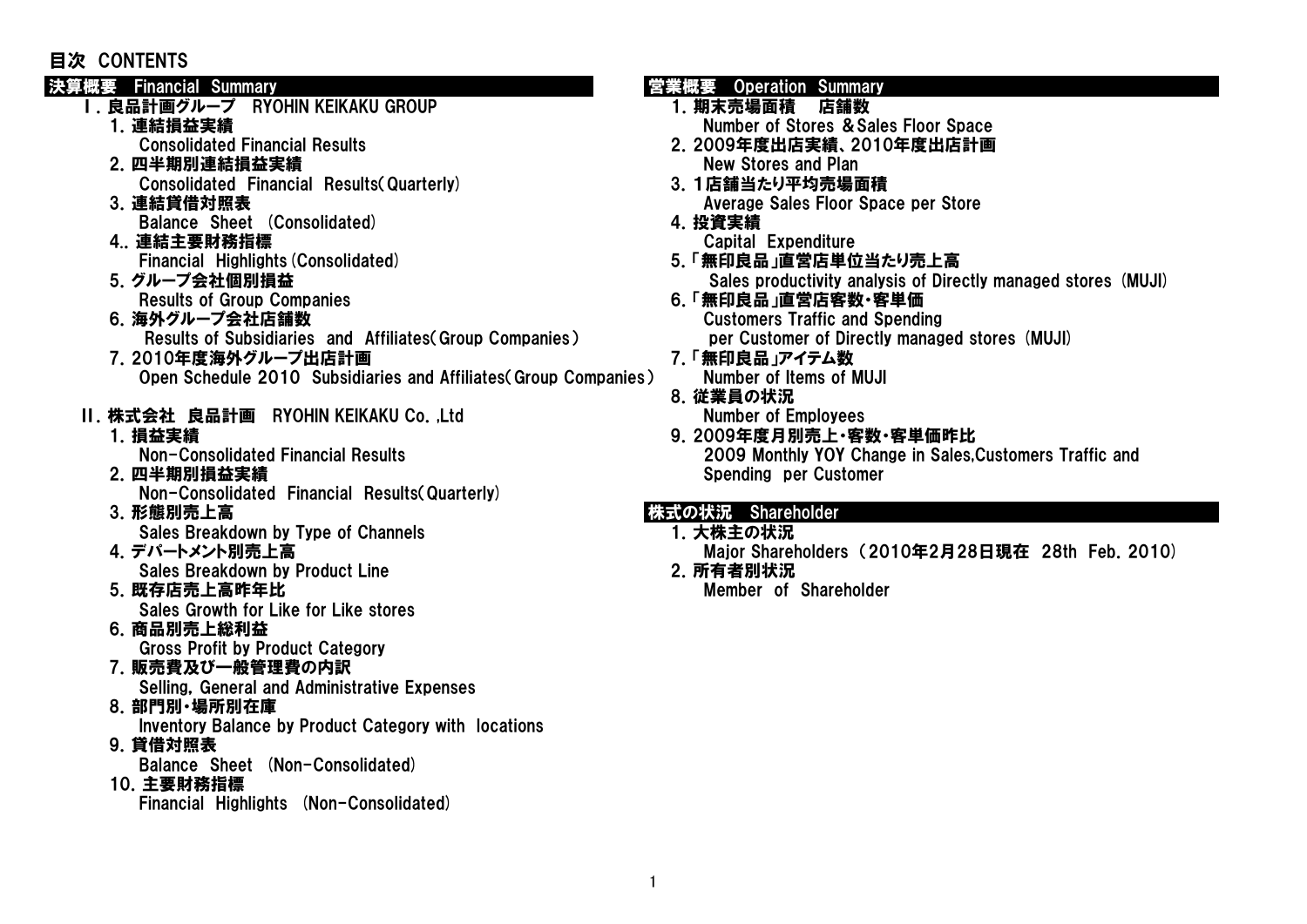#### 決算概要 Financial Summary I. 良品計画グループ RYOHIN KEIKAKU GROUP

#### 1.連結損益実績 Consolidated Financial Results

|                                         | 2007    |       |       |         | 2008  |       |         | 2009  |       | 2010(Forecast) |       |            |
|-----------------------------------------|---------|-------|-------|---------|-------|-------|---------|-------|-------|----------------|-------|------------|
|                                         | 額<br>金  | 構成比   | 前期比   | 額<br>金  | 構成比   | 前期比   | 金<br>額  | 構成比   | 前期比   | 金<br>額         | 構成比   | 前期比        |
|                                         |         | Share | YOY   |         | Share | YOY   |         | Share | YOY   |                | Share | <b>YOY</b> |
|                                         | 百万/m¥   | %     | $\%$  | 百万/m¥   | %     | $\%$  | 百万/m¥   | %     | %     | 百万/m¥          | %     | %          |
| 営業収益<br>Revenue from operations         | 162,840 |       | 103.7 | 163,757 |       | 100.6 | 164,341 |       | 100.4 | 174,870        |       | 106.4      |
| 売上高<br>Net sales                        | 162,060 | 100.0 | 103.7 | 162,814 | 100.0 | 100.5 | 163,733 | 100.0 | 100.6 | 174,440        | 100.0 | 106.5      |
| 売上原価<br><b>Cost of Sales</b>            | 87,927  | 54.3  | 100.5 | 88,890  | 54.6  | 101.1 | 89,776  | 54.8  | 101.0 | 94,900         | 54.4  | 105.7      |
| 売上総利益<br>Gross Profit                   | 74,133  | 45.7  | 107.9 | 73,923  | 45.4  | 99.7  | 73,956  | 45.2  | 100.0 | 79,540         | 45.6  | 107.6      |
| 営業総利益<br>Operating profit before S.G.A. | 74,912  | 46.2  | 107.7 | 74.866  | 46.0  | 99.9  | 74,565  | 45.5  | 99.6  | 79,970         | 45.8  | 107.2      |
| 販売費及び一般管理費<br>S.G.A.                    | 56,332  | 34.8  | 106.3 | 57.643  | 35.4  | 102.3 | 60,431  | 36.9  | 104.8 | 65.480         | 37.5  | 108.4      |
| 営業利益<br><b>Operating profit</b>         | 18,579  | 11.5  | 112.0 | 17,223  | 10.6  | 92.7  | 14,134  | 8.6   | 82.1  | 14,490         | 8.3   | 102.5      |
| 経常利益<br><b>Ordinary Profit</b>          | 18,666  | 11.5  | 110.2 | 17,358  | 10.7  | 93.0  | 14,608  | 8.9   | 84.2  | 14,920         | 8.6   | 102.1      |
| 当期純利益<br>Net income                     | 10,689  | 6.6   | 114.8 | 6,936   | 4.3   | 64.9  | 7,506   | 4.6   | 108.2 | 8,860          | 5.1   | 118.0      |

#### 2.四半期別連結損益実績 Consolidated Financial Results(Quarterly)

|                                         |        | The First quarter |       |        | The Second quarter |            |        | The Third quarter |            |        | The Fourth quarter |            |
|-----------------------------------------|--------|-------------------|-------|--------|--------------------|------------|--------|-------------------|------------|--------|--------------------|------------|
|                                         |        | 2009/03-05        |       |        | 2009/06-08         |            |        | 2009/09-11        |            |        | 2009/12-2010/02    |            |
|                                         | 額<br>金 | 構成比               | 前期比   | 金額     | 構成比                | 前期比        | 額<br>金 | 構成比               | 前期比        | 額<br>金 | 構成比                | 前期比        |
|                                         |        | Share             | YOY   |        | Share              | <b>YOY</b> |        | Share             | <b>YOY</b> |        | Share              | <b>YOY</b> |
|                                         | 百万/m¥  | %                 | %     | 百万/m¥  | %                  | %          | 百万/m¥  | %                 | %          | 百万/m¥  | %                  | %          |
| 営業収益<br>Revenue from operations         | 44,920 |                   | 99.3  | 36,331 |                    | 94.6       | 42,777 |                   | 99.6       | 40,313 |                    | 108.6      |
| 売上高<br>Net sales                        | 44,755 | 100.0             | 99.4  | 36,177 | 100.0              | 94.7       | 42,619 | 100.0             | 99.7       | 40,182 | 100.0              | 109.1      |
| 売上原価<br>Cost of Sales                   | 24,406 | 54.5              | 101.7 | 19,690 | 54.4               | 94.6       | 22,701 | 53.3              | 98.3       | 22,979 | 57.2               | 109.5      |
| 売上総利益<br>Gross Profit                   | 20,349 | 45.5              | 96.7  | 16,486 | 45.6               | 94.8       | 19,919 | 46.7              | 101.4      | 17,202 | 42.8               | 108.6      |
| 営業総利益<br>Operating profit before S.G.A. | 20,514 | 45.8              | 96.5  | 16,641 | 46.0               | 94.6       | 20,076 | 47.1              | 101.0      | 17,334 | 43.1               | 107.4      |
| 販売費及び一般管理費<br>S.G.A.                    | 15,468 | 34.6              | 101.8 | 14,162 | 39.1               | 97.9       | 15,349 | 36.0              | 107.2      | 15,452 | 38.5               | 113.1      |
| 営業利益<br>Operating profit                | 5,045  | 11.3              | 83.2  | 2,479  | 6.9                | 79.4       | 4,728  | 11.1              | 85.0       | 1,882  | 4.7                | 76.0       |
| 経常利益<br>Ordinary Profit                 | 5,261  | 11.8              | 84.7  | 2,556  | 7.1                | 75.0       | 4,755  | 11.2              | 87.2       | 2,036  | 5.1                | 88.9       |
| 当期純利益<br>Net income                     | 2,930  | 6.5               | 80.6  | 1,020  | 2.8                | 56.3       | 2,564  | 6.0               | 142.0      | 992    | 2.5                | $(+1,310)$ |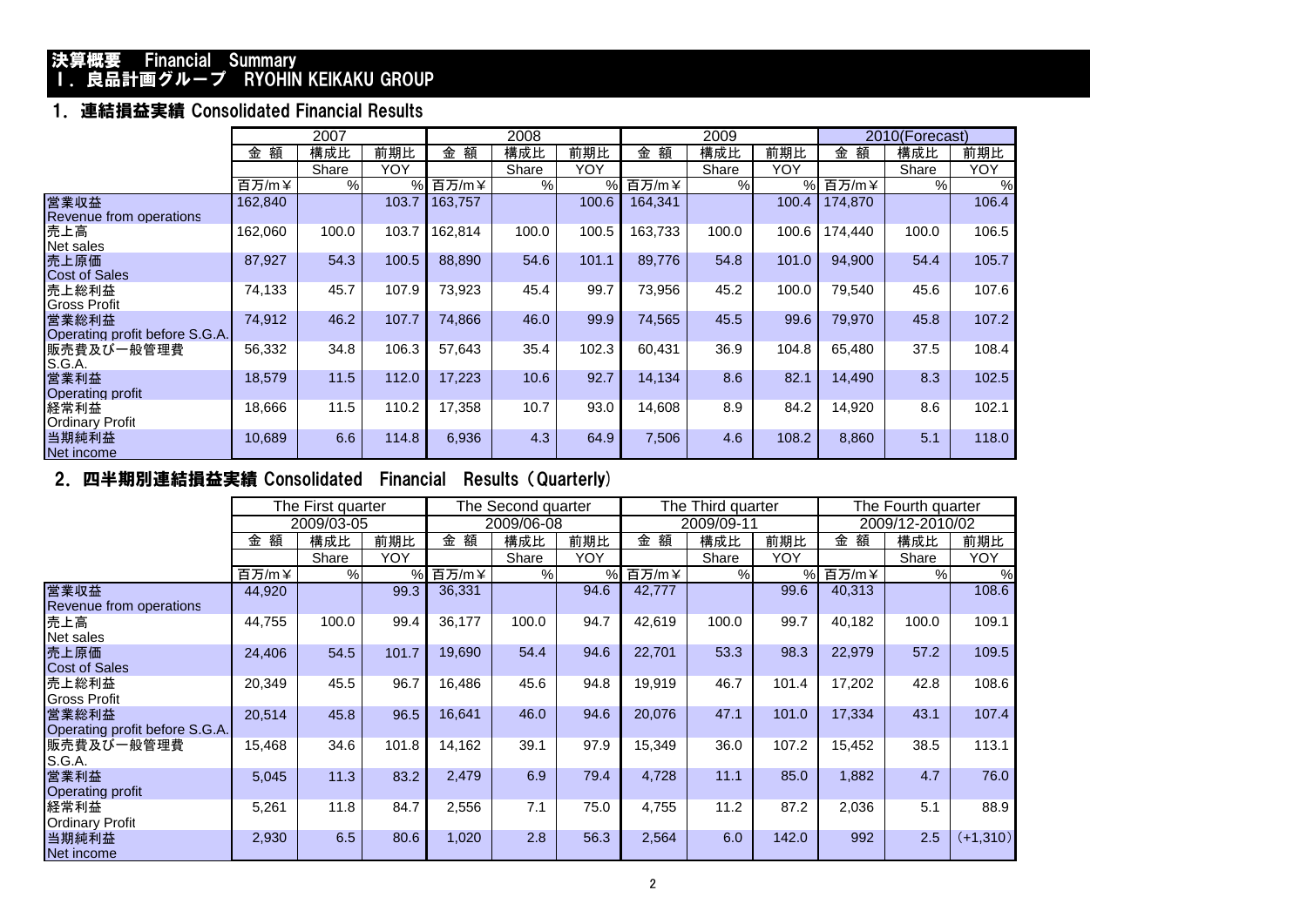### 3.連結貸借対照表 Balance Sheet (Consolidated)

|           |                                        | 2007            |                   | 2008            |                   | 2009            |             |
|-----------|----------------------------------------|-----------------|-------------------|-----------------|-------------------|-----------------|-------------|
|           |                                        | 金額              | 前期差               | 金額              | 前期差               | 金額              | 前期差         |
|           |                                        | 百万 m¥           | change            | 百万 m¥           | change            | 百万 m¥           | change      |
| 現預金       | Cash on hand and in banks              | 16,928          | $\triangle$ 1,510 | 12,246          | $\triangle$ 4,682 | 16,196          | 3,950       |
| たな卸資産     | Inventories                            | 12,160          | 798               | 15,340          | 3,180             | 15,267          | $\Delta$ 73 |
| その他流動資産   | <b>Other Current Assets</b>            | 21,141          | 5,335             | 22,900          | 1,759             | 24,782          | 1,882       |
| 有形固定資産    | <b>Tangible Fixed Assets</b>           | 11,806          | $\Delta$ 182      | 12,884          | 1,078             | 13,046          | 162         |
| その他       | <b>Others</b>                          | 27,078          | 5,841             | 28,630          | 1,552             | 30,088          | 1,458       |
| 資産合計      | <b>Total Assets</b>                    | 89,115          | 10,283            | 92,000          | 2,885             | 99,381          | 7,381       |
| 流動負債      | <b>Current Liabilities</b>             | 18,767          | 1,904             | 20,046          | 1,279             | 21,332          | 1,286       |
| 固定負債      | Long-Term Liabilities                  | 411             | 24                | 426             | 15                | 982             | 556         |
| 資本金       | Common stock                           | 6,766           |                   | 6,766           |                   | 6,766           |             |
| 剰余金その他    | <b>Retained Earnings and Others</b>    | 62,000          | 6,376             | 64,386          | 2,386             | 69,880          | 5,494       |
| 自己株式      | <b>Treasury Stock</b>                  | $\triangle$ 969 | 268               | $\triangle$ 963 | 6                 | $\triangle$ 964 | $\Delta$ 1  |
| 少数株主持分    | <b>Minority Interests</b>              | 2,138           | 1,709             | 1,338           | $\triangle$ 800   | 1,383           | 45          |
| 純資産       | Net Asset                              | 69,936          | 8,354             | 71,528          | 1,592             | 77,066          | 5,538       |
| 負債及び純資産合計 | <b>Total Liabilities and Net Asset</b> | 89,115          | 10,284            | 92,000          | 2,885             | 99,381          | 7,381       |

# 4.連結主要財務指標 Financial Highlights(Consolidated)

|             |                               | 2007      | 2008      | 2009      |
|-------------|-------------------------------|-----------|-----------|-----------|
| 売上高経常利益率    | <b>Ordinary Profit Ratio</b>  | 11.5%     | 10.7%     | 8.9%      |
| 自己資本当期純利益率  | Return on Equity              | 16.6%     | 10.1%     | 10.3%     |
| 総資本利益率      | <b>Return on Assets</b>       | 12.7%     | 7.7%      | 7.8%      |
| 株主資本比率      | Shareholders'Equity Ratio     | 76.0%     | 76.1%     | 76.0%     |
| 1株当たり株主資本※  | Shareholders'Equity per Share | ¥2,438.55 | ¥2,522.54 | ¥2,718.43 |
| 1株当たり当期純利益※ | Earning per Share             | ¥384.97   | ¥249.79   | ¥270.31   |

※期末発行済株式数(自己株式数控除後)により算出。

Calculated by the number of shares (After deduction of the number of treasury stock) on end Feb.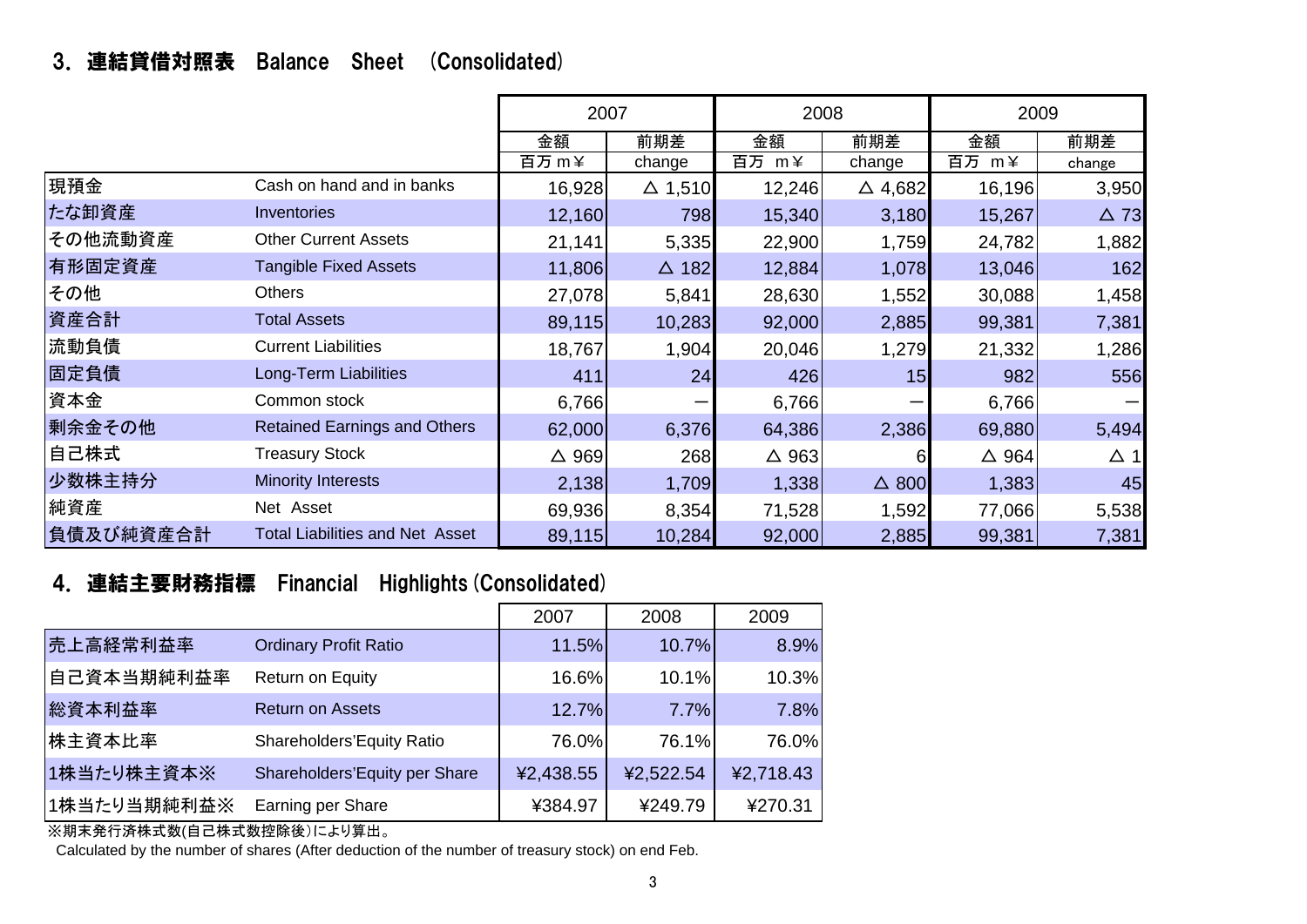#### 5.グループ会社個別損益 Results of Group Companies

|                          |       | 欧州計<br>Europe Total |         | アジア計              |            |              | MUJI U.S.A.    |                   |                 | 海外計    |                |        |  |
|--------------------------|-------|---------------------|---------|-------------------|------------|--------------|----------------|-------------------|-----------------|--------|----------------|--------|--|
|                          |       |                     |         |                   | Asia Total |              |                |                   |                 |        | Overseas Total |        |  |
|                          | 2007  | 2008                | 2009    | 2007              | 2008       | 2009         | 2007           | 2008              | 2009            | 2007   | 2008           | 2009   |  |
|                          |       | 百万 m¥ 百万 m¥ 百万 m¥   |         | 百万 m¥ 百万 m¥ 百万 m¥ |            |              |                | 百万 m¥ 百万 m¥ 百万 m¥ |                 | 百万 m¥  | 百万 m¥          | 百万 m¥  |  |
| 売上高<br><b>Net Sales</b>  | 9,491 | 6,568               | 7,932   | 9,699             |            | 9,657 12,440 | 142            | 683               | 854             | 19,332 | 16,908         | 21,226 |  |
| 営業利益<br>Operating Profit | 554   | 315                 | 333     | .096              | 973        | 965          | $\triangle$ 77 | $\Delta$ 116      | $\Delta$ 126    | 1,573  | 1,172          | 1,172  |  |
| 当期純利益<br>Net Income      | 122   | 39<br>Λ             | 52<br>Δ | 892               | 680        | 802          | 89<br>Δ        | <b>691</b><br>Δ   | $\triangle$ 407 | 925    | 572            | 343    |  |

|                         |                 | 国内計              |                   |                 | <b>MGS</b>     |                   | <b>Exchange Rate(Average)</b>   |
|-------------------------|-----------------|------------------|-------------------|-----------------|----------------|-------------------|---------------------------------|
|                         |                 | <b>Domestics</b> | Total             |                 |                |                   |                                 |
|                         | 2007            | 2008             | 2009              | 2007            | 2008           | 2009              | (Jan.~Dec.)                     |
|                         |                 |                  | 百万 m¥ 百万 m¥ 百万 m¥ |                 |                | 百万 m¥ 百万 m¥ 百万 m¥ | 1HKD=12.07JPY / 1SGD=64.35JPY   |
| 売上高                     | 5.368           | 6,195            | 6.051             | 3.725           | 5.180          | 6,718             | 1TWD=2.83JPY / 1KRW=0.0737JPY   |
| <b>Net Sales</b>        |                 |                  |                   |                 |                |                   | 1CNY=13.70JPY / 1USD=93.57JPY   |
| 営業利益                    | 180             | 285              | 509               | $\Delta$ 139    | 13             | 175               |                                 |
| <b>Operating Profit</b> |                 |                  |                   |                 |                |                   | ⊦(Feb.~ Jan.)                   |
| 当期純利益                   | $\triangle$ 107 | $\triangle$ 124  | 289               | $\triangle$ 159 | $\triangle$ 17 | 167               | 1GBP=147.79JPY / 1EUR=131.08JPY |
| Net Income              |                 |                  |                   |                 |                |                   |                                 |

#### 6.海外グループ会社店舗数 Results of Subsidiaries and Affiliates(Group Companies)

|                         |                                                                                                                  | 欧州計          |        | アジア計                 |                                    |                                          | MUJI U.S.A. |       |       | 合計     |        |        |  |
|-------------------------|------------------------------------------------------------------------------------------------------------------|--------------|--------|----------------------|------------------------------------|------------------------------------------|-------------|-------|-------|--------|--------|--------|--|
|                         |                                                                                                                  | Europe Total |        |                      | Asia Total                         |                                          |             |       |       |        | Total  |        |  |
| Number of Stores        | 2007                                                                                                             | 2008         | 2009   | 2007                 | 2008                               | 2009                                     | 2007        | 2008  | 2009  | 2007   | 2008   | 2009   |  |
| 期末店舗数計                  | 44                                                                                                               | 50           | 51     | 31                   | 44                                 | 60                                       |             | 4     |       | 76     | 98     | 115    |  |
| Total                   |                                                                                                                  |              |        |                      |                                    |                                          |             |       |       |        |        |        |  |
| 期末売場面積(m <sup>2</sup> ) | 11,021                                                                                                           | 12,348       | 12,889 | 15,042               | 21,525                             | 29.132                                   | 289         | 1,067 | 1,067 | 26,352 | 34,940 | 43,088 |  |
| Sales Floor Space       |                                                                                                                  |              |        |                      |                                    |                                          |             |       |       |        |        |        |  |
|                         | U.K.<br>14<br>Germany 4<br>France 8<br>5<br>Italy<br>Ireland 1<br>Sweden 6<br>Spain<br>Norway 7<br>-4<br>Turky 2 |              |        | Korea 9<br>Beijing 6 | Taiwan 17 HongKong 9<br>Thailand 7 | Singapore 4<br>Shanghai 7<br>Indonesia 1 |             |       |       |        |        |        |  |

#### 7.2010年度海外グループ出店計画 Open Schedule 2010 Subsidiaries and Affiliates(Group Companies)

| 欧州     | スウェーデン1 イタリア1 ドイツ3 ポルトガル1 ポーランド1                                       |                |
|--------|------------------------------------------------------------------------|----------------|
| Europe | Sweden 1 Itary 1 Germany 3 Portgul 1 Poland 1                          |                |
|        |                                                                        |                |
| アジア    | 台湾4 中国16 韓国1 タイ2 インドネシア1 フィリピン1 イスラエル1                                 | 合計33店舗         |
| Asia   | Taiwan 4 China 16 Korea 1 Thailand 2 Indonesia 1 Philippine 1 Israel 1 | Total 33Stores |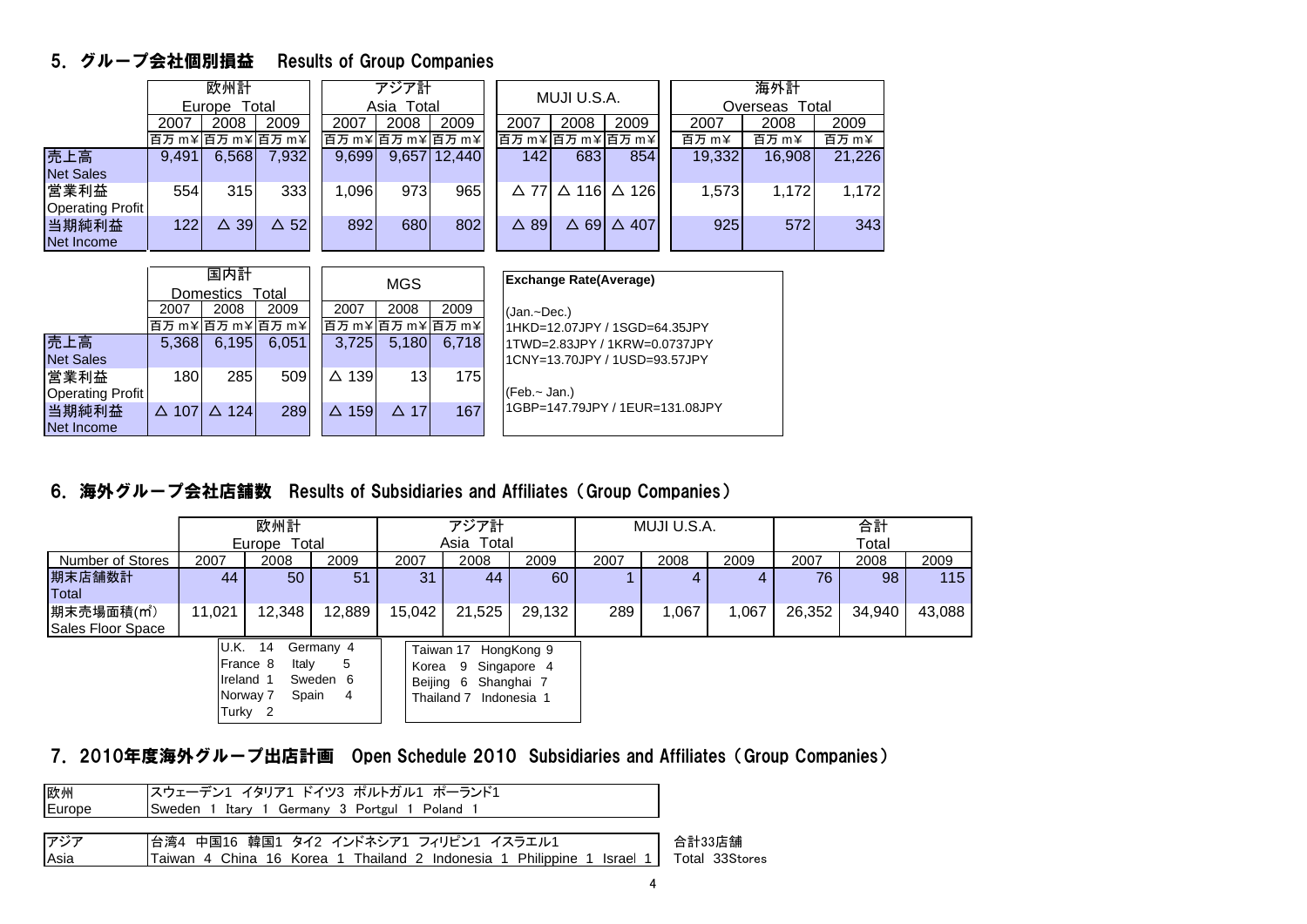#### **II. 株式会社 良品計画 RYOHIN KEIKAKU Co. ,Ltd**

#### 1.損益実績 Non-Consolidated Financial Results

|                                |                    | 2007  |       |                   | 2008  |            |                      | 2009  |            |         | 2010(Forecast) |            |
|--------------------------------|--------------------|-------|-------|-------------------|-------|------------|----------------------|-------|------------|---------|----------------|------------|
|                                | 額<br>金             | 構成比   | 前期比   | 金額                | 構成比   | 前期比        | 金額                   | 構成比   | 前期比        | 額<br>金  | 構成比            | 前期比        |
|                                |                    | Share | YOY   |                   | Share | <b>YOY</b> |                      | Share | <b>YOY</b> |         | Share          | <b>YOY</b> |
|                                | 百万<br>$m \angle 1$ | %     | %     | 百万<br>$m \angle $ | %     |            | % 百万<br>$m \angle 2$ | $\%$  | $\%$       | 百万/m¥   | %              | $\%$       |
| 営業収益                           | 142,845            |       | 102.5 | 145,448           |       | 101.8      | 142,721              |       | 98.1       | 151,030 |                | 105.8      |
| Revenue from operations        |                    |       |       |                   |       |            |                      |       |            |         |                |            |
| 売上高                            | 141,644            | 100.0 | 102.5 | 144,213           | 100.0 | 101.8      | 141,651              | 100.0 | 98.2       | 150,020 | 100.0          | 105.9      |
| Net sales                      |                    |       |       |                   |       |            |                      |       |            |         |                |            |
| 売上原価                           | 79,587             | 56.2  | 99.8  | 80,765            | 56.0  | 101.5      | 80,041               | 56.5  | 99.1       | 84,210  | 56.1           | 105.2      |
| <b>Cost of Sales</b>           |                    |       |       |                   |       |            |                      |       |            |         |                |            |
| 売上総利益                          | 62,057             | 43.8  | 106.2 | 63,448            | 44.0  | 102.2      | 61,609               | 43.5  | 97.1       | 65,810  | 43.9           | 106.8      |
| <b>Gross Profit</b>            |                    |       |       |                   |       |            |                      |       |            |         |                |            |
| 営業総利益                          | 63,258             | 44.7  | 106.2 | 64,682            | 44.9  | 102.3      | 62,679               | 44.2  | 96.9       | 66,820  | 44.5           | 106.6      |
| Operating profit before S.G.A. |                    |       |       |                   |       |            |                      |       |            |         |                |            |
| 販売費及び一般管理費                     | 45,836             | 32.4  | 105.3 | 48,336            | 33.5  | 105.5      | 49,912               | 35.2  | 103.3      | 53,990  | 36.0           | 108.2      |
| S.G.A.                         |                    |       |       |                   |       |            |                      |       |            |         |                |            |
| 営業利益                           | 17,422             | 12.3  | 108.5 | 16,346            | 11.3  | 93.8       | 12,767               | 9.0   | 78.1       | 12,830  | 8.6            | 100.5      |
| Operating profit               |                    |       |       |                   |       |            |                      |       |            |         |                |            |
| 経常利益                           | 17,583             | 12.4  | 107.7 | 16,807            | 11.7  | 95.6       | 13,161               | 9.3   | 78.3       | 13,220  | 8.8            | 100.5      |
| <b>Ordinary Profit</b>         |                    |       |       |                   |       |            |                      |       |            |         |                |            |
| 当期純利益                          | 10,037             | 7.1   | 110.5 | 6,538             | 4.5   | 65.1       | 6,840                | 4.8   | 104.6      | 7,720   | 5.1            | 112.9      |
| Net income                     |                    |       |       |                   |       |            |                      |       |            |         |                |            |

#### 2.四半期別損益実績 Non-Consolidated Financial Results(Quarterly)

|                                         |        | The First quarter |            |        | The Second quarter |       |        | The Third quarter |            |        | The Fourth quarter |            |
|-----------------------------------------|--------|-------------------|------------|--------|--------------------|-------|--------|-------------------|------------|--------|--------------------|------------|
|                                         |        | 2009/03-05        |            |        | 2009/06-08         |       |        | 2009/09-11        |            |        | 2009/12-2010/02    |            |
|                                         | 額<br>金 | 構成比               | 前期比        | 額<br>金 | 構成比                | 前期比   | 額<br>金 | 構成比               | 前期比        | 額<br>金 | 構成比                | 前期比        |
|                                         |        | Share             | <b>YOY</b> |        | Share              | YOY   |        | Share             | <b>YOY</b> |        | Share              | <b>YOY</b> |
|                                         | 百万/m¥  | %                 | %          | 百万/m¥  | %                  | %     | 百万/m¥  | $\%$              | %          | 百万/m¥  | $\%$               | $\%$       |
| 営業収益<br>Revenue from operations         | 40,168 |                   | 99.2       | 31,324 |                    | 95.2  | 37,305 |                   | 95.8       | 33,924 |                    | 102.5      |
| 売上高<br>Net sales                        | 39,926 | 100.0             | 99.4       | 31,073 | 100.0              | 95.4  | 37,000 | 100.0             | 95.8       | 33,652 | 100.0              | 102.5      |
| 売上原価<br>Cost of Sales                   | 22,206 | 55.6              | 101.2      | 17,485 | 56.3               | 95.3  | 20,091 | 54.3              | 94.7       | 20,259 | 60.2               | 105.2      |
| 売上総利益<br>Gross Profit                   | 17,719 | 44.4              | 97.2       | 13,589 | 43.7               | 95.6  | 16,909 | 45.7              | 97.0       | 13,392 | 39.8               | 98.7       |
| 営業総利益<br>Operating profit before S.G.A. | 17,961 | 45.0              | 96.9       | 13,840 | 44.5               | 95.0  | 17,213 | 46.5              | 97.0       | 13,665 | 40.6               | 98.7       |
| 販売費及び一般管理費<br>S.G.A.                    | 13,010 | 32.6              | 103.5      | 11,528 | 37.1               | 100.1 | 12,721 | 34.4              | 102.0      | 12,653 | 37.6               | 107.5      |
| 営業利益<br>Operating profit                | 4,951  | 12.4              | 83.1       | 2,311  | 7.4                | 75.9  | 4,493  | 12.1              | 85.2       | 1,012  | 3.0                | 48.9       |
| 経常利益<br>Ordinary Profit                 | 5,227  | 13.1              | 84.8       | 2,359  | 7.6                | 70.7  | 4,478  | 12.1              | 88.1       | 1,097  | 3.3                | 49.4       |
| 当期純利益<br>Net income                     | 2,979  | 7.5               | 82.7       | 1,218  | 3.9                | 66.4  | 2,355  | 6.4               | 151.3      | 288    | 0.9                | $(+745)$   |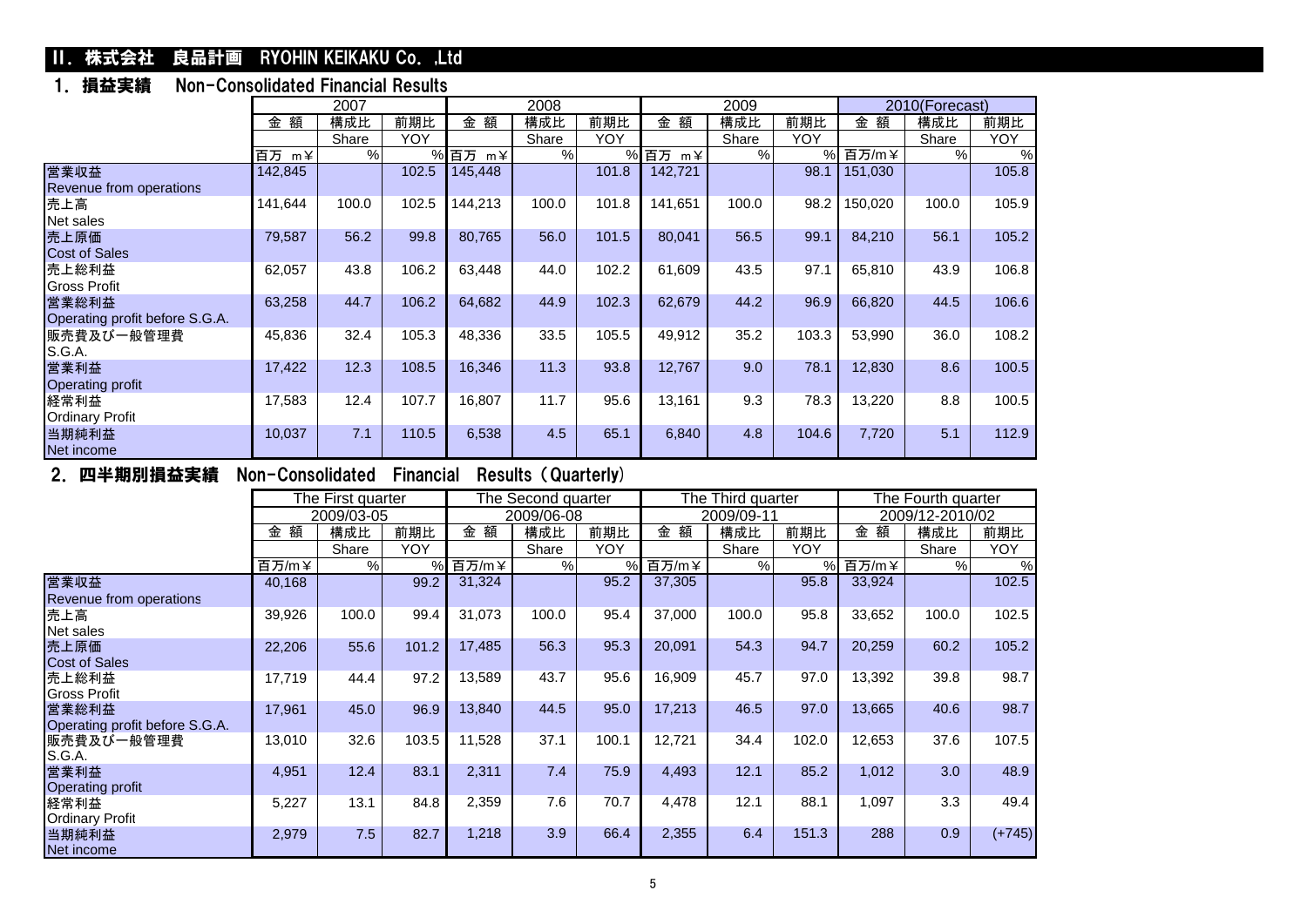#### 3.形態別売上高 Sales Breakdown by Type of Channels

|        |           |                            |         | 2007  |       |         | 2008  |       |         | 2009  |       |
|--------|-----------|----------------------------|---------|-------|-------|---------|-------|-------|---------|-------|-------|
|        |           |                            | 額<br>金  | 構成比   | 前期比   | 金額      | 構成比   | 前期比   | 金額      | 構成比   | 前期比   |
|        |           |                            |         | Share | YOY   |         | Share | YOY   |         | Share | YOY   |
|        |           |                            | 百万 m¥   | %     | %     | 百万 m¥   | %     | %     | 百万 m¥   | %     | %     |
| 直営店    |           | Directly managed stores    | 100,347 | 70.8  | 101.9 | 102,949 | 71.4  | 102.6 | 104.247 | 73.6  | 101.3 |
| 卸売     |           | Whole sale                 | 35,091  | 24.8  | 101.3 | 33,775  | 23.4  | 96.2  | 29,176  | 20.6  | 86.4  |
|        | 一般供給先     | <b>Licensed Stores</b>     | 16,052  | 11.3  | 101.1 | 16,399  | 11.4  | 102.2 | 15,385  | 10.9  | 93.8  |
|        | 西友        | The Seivu                  | 11,169  | 7.9   | 101.2 | 9,682   | 6.7   | 86.7  | 6,717   | 4.7   | 69.4  |
|        |           | ファミリーマートG FamilyMart Group | 6,345   | 4.5   | 103.7 | 6,112   | 4.2   | 96.3  | 5,611   | 4.0   | 91.8  |
|        | com KIOSK |                            | 1,070   | 0.8   | 92.9  | 1,101   | 0.8   | 102.9 | 1,002   | 0.7   | 91.0  |
|        | アスクル      | Askul                      | 454     | 0.3   | 100.0 | 481     | 0.3   | 105.9 | 460     | 0.3   | 95.6  |
| ネットストア |           | <b>Internet Store</b>      | 6,205   | 4.4   | 122.2 | 7.486   | 5.2   | 120.6 | 8.228   | 5.8   | 109.9 |
| 合計     |           | Total                      | 141,644 | 100.0 | 102.5 | 144,213 | 100.0 | 101.8 | 141,651 | 100.0 | 98.2  |

#### 4.デパートメント別売上高 Sales Breakdown by Product Line

|        |                          |                           |                 | 2007  |       |                 | 2008  |       |                 | 2009  |                     |              |
|--------|--------------------------|---------------------------|-----------------|-------|-------|-----------------|-------|-------|-----------------|-------|---------------------|--------------|
|        |                          |                           | 売上高             | 構成比   | 前期比   | 売上高             | 構成比   | 前期比   | 売上高             | 構成比   | 前期比                 |              |
|        |                          |                           | <b>NetSales</b> | Share | YOY   | <b>NetSales</b> | Share | YOY   | <b>NetSales</b> | Share | <b>YOY</b>          |              |
|        |                          |                           | 百万 m¥           | %     | %     | 百万 m¥           | $\%$  | %     | 百万 m¥           | $\%$  | %                   |              |
|        | 紳士ウェア                    | Men's Wear                | 7,683           | 5.4   | 93.9  | 7,360           | 5.1   | 95.8  | 6,090           | 4.3   | 82.7                |              |
|        | 婦人ウェア                    | Ladies' Wear              | 18,166          | 12.8  | 104.0 | 17,869          | 12.4  | 98.4  | 17,369          | 12.3  | 97.2                |              |
|        | 子供服                      | Kids' Wear                | 5,432           | 3.8   | 120.2 | 5,358           | 3.7   | 98.6  | 5,060           | 3.6   | 94.4                |              |
|        | 服飾雑貨                     | Accessories               | 5,556           | 3.9   | 105.2 | 6,227           | 4.3   | 112.1 | 6,484           | 4.6   | 104.1               |              |
|        | 靴・バッグ                    | Bags & Shoes              | 4,990           | 3.5   | 108.2 | 5,077           | 3.5   | 101.7 | 4,966           | 3.5   | 97.8                |              |
|        | インナーウェア                  | <b>Under Garments</b>     | 8,656           | 6.1   | 108.3 | 9,245           | 6.4   | 108.3 | 9,019           | 6.4   | 97.6                |              |
| 衣服雑貨小計 |                          | Apparel                   | 50,485          | 35.6  | 105.1 | 51,140          | 35.5  | 101.3 | 48,987          | 34.6  | 95.8                |              |
|        | ファブリックス                  | Linens & Interior Goods   | 19,338          | 13.7  | 97.7  | 18,159          | 12.6  | 93.9  | 16,352          | 11.5  | $92.6$ $\times$     |              |
|        | ファニチャー                   | Furniture                 | 16,707          | 11.8  | 96.0  | 16,877          | 11.7  | 101.0 | 22,556          | 15.9  | 98.2                | $\mathbb{R}$ |
|        | エレクトロニクス                 | Electronic Appliances     | 7,161           | 5.1   | 92.7  | 7,473           | 5.2   | 104.4 | 6,698           | 4.7   | 89.6                |              |
|        | ハウスウェア                   | <b>Housewares</b>         | 13,937          | 9.8   | 103.3 | 14,032          | 9.7   | 100.7 | 7,541           | 5.3   | 95.0 $\vert \times$ |              |
|        | ステーショナリー                 | Stationery                | 10,609          | 7.5   | 102.7 | 10,549          | 7.3   | 99.4  | 11,099          | 7.8   | 100.5   ※           |              |
|        | ヘルス&ビューティHealth & Beauty |                           | 8,954           | 6.3   | 119.8 | 10,986          | 7.6   | 122.7 | 13,165          | 9.3   | 119.8               |              |
|        | 生活雑貨小計                   | <b>Household Goods</b>    | 76,708          | 54.2  | 100.6 | 78,079          | 54.1  | 101.8 | 77,410          | 54.6  | 99.1                |              |
|        | 調味・加工                    | <b>Processed Foods</b>    | 2,341           | 1.7   | 106.2 | 2,783           | 1.9   | 118.9 | 3,325           | 2.3   | 119.5               |              |
|        | 菓子                       | Sweets                    | 7,894           | 5.6   | 104.1 | 7,911           | 5.5   | 100.2 | 7,638           | 5.4   | 96.5                |              |
|        | 飲料·冷食関係                  | Beverages & Chilled Foods | 2,103           | 1.5   | 98.6  | 2,118           | 1.5   | 100.7 | 2,106           | 1.5   | 99.4                |              |
| 食品小計   |                          | Food                      | 12,339          | 8.7   | 103.5 | 12,813          | 8.9   | 103.8 | 13,069          | 9.2   | 102.0               |              |
| その他    |                          | <b>Others</b>             | 2,110           | 1.5   | 104.5 | 2,181           | 1.5   | 103.4 | 2,185           | 1.5   | 100.2               |              |
|        | 合計                       | Total                     | 141,644         | 100.0 | 102.5 | 144,213         | 100.0 | 101.8 | 141,651         | 100.0 | 98.2                |              |

※08年→09年に商品区分の移動が発生しているため、09年前年比は計算値と異なる。

Because of product Line's shift, YOY of 09 differs from calculated value.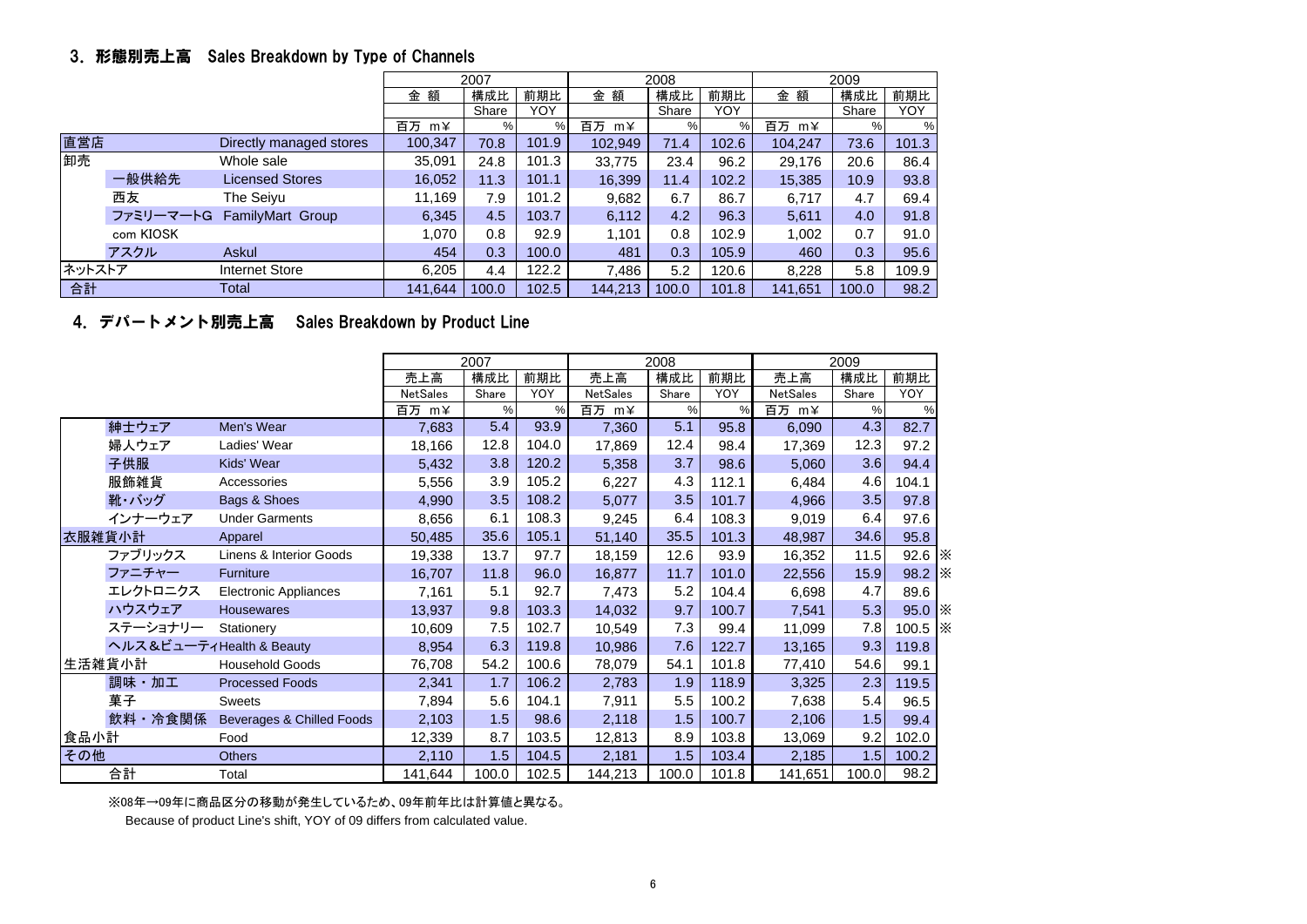#### 5.既存店売上高昨年比 Sales Growth for Like for Like stores

|      |                                   | 2007  | 2008  | 2009  |
|------|-----------------------------------|-------|-------|-------|
| 直営店  | Managed Stores<br><b>Directly</b> | 97.4% | 97.1% | 94.2% |
| ILS. | <b>Licensed Stores</b>            | 98.6% | 95.9% | 93.8% |
| 西友   | Shops in the Seiyu                | 96.9% | 92.7% | 84.8% |
| ストア計 | Total                             | 97.5% | 96.3% | 93.3% |

#### 6.商品別売上総利益 Gross Profit by Product Category

|                         |                    | 2007                |       |        |                   | 2008         |       |               |                   | 2009               |       |        |
|-------------------------|--------------------|---------------------|-------|--------|-------------------|--------------|-------|---------------|-------------------|--------------------|-------|--------|
|                         | 売上高                | 売上総利益               | 比率    | 前期差    | 売上高               | 売上総利益        | 比率    | 前期差           | 売上高               | 売上総利益              | 比率    | 前期差    |
|                         | <b>NetSales</b>    | <b>Gross Profit</b> |       | Change | <b>NetSales</b>   | Gross Profit |       | <b>Change</b> | <b>NetSales</b>   | Gross Profit       |       | Change |
|                         | (A)                | (B)                 | (B/A) |        | (A)               | (B)          | (B/A) |               | (A)               | (B)                | (B/A) |        |
|                         | 百万<br>$m \angle 1$ | 百万<br>$m \angle 1$  | %     | $\%$   | 百万<br>$m \angle $ | 百万 m¥        | %     | %             | 百万<br>$m \angle $ | 百万<br>$m \angle 1$ | $\%$  | %      |
| 衣服雑貨<br>Apparel         | 50,485             | 24,422              | 48.4  | 2.6    | 51,140            | 25,014       | 48.9  | 0.5           | 48,987            | 23,038             | 47.0  | $-1.9$ |
| 生活雑貨<br>Household goods | 76,708             | 32,514              | 42.4  | 0.7    | 78,079            | 33,077       | 42.4  | $-0.0$        | 77,410            | 33,073             | 42.7  | 0.4    |
| 食品<br>Food              | 12,339             | 4,143               | 33.6  | 0.7    | 12,813            | 4,347        | 33.9  | 0.4           | 13,069            | 4,500              | 34.4  | 0.5    |
| その他<br><b>Others</b>    | 2,110              | 977                 | 46.3  | 7.7    | 2,181             | 1,009        | 46.3  | $-0.0$        | 2,185             | 997                | 45.6  | $-0.6$ |
| 合計<br>Total             | 141,644            | 62,057              | 43.8  | 1.5    | 144,213           | 63,448       | 44.0  | 0.2           | 141,651           | 61,609             | 43.5  | $-0.5$ |

#### 7. 販売費及び一般管理費の内訳 Selling, General and Administrative Expenses

|        |                                            |                  | 2007  |       |          | 2008  |       |                   | 2009  |       |
|--------|--------------------------------------------|------------------|-------|-------|----------|-------|-------|-------------------|-------|-------|
|        |                                            | 金額               | 構成比   | 前期比   | 金額       | 構成比   | 前期比   | 金額                | 構成比   | 前期比   |
|        |                                            |                  | Share | YOY   |          | Share | YOY   |                   | Share | YOY   |
|        |                                            | 百万<br>$m\angle $ | %     | %     | 百万<br>m¥ | %     | %     | 百万<br>$m \angle $ | $\%$  | %     |
| 売上高    | <b>Net Sales</b>                           | 141,644          | 100.0 | 102.5 | 144,213  | 100.0 | 101.8 | 141,651           | 100.0 | 98.2  |
| 宣伝費    | Advertising and<br>promotional expenditure | 2,687            | 1.9   | 95.0  | 2,990    | 2.1   | 111.3 | 3,414             | 2.4   | 114.2 |
| 運搬·配送費 | Logistics costs                            | 5,583            | 3.9   | 108.1 | 5,888    | 4.1   | 105.5 | 6,162             | 4.4   | 104.7 |
| 人件費    | Personnel expenses                         | 13,445           | 9.5   | 111.4 | 14,239   | 9.9   | 105.9 | 14,537            | 10.3  | 102.1 |
| 借地借家料  | Rent                                       | 12,517           | 8.8   | 103.3 | 13,188   | 9.1   | 105.4 | 13,866            | 9.8   | 105.1 |
| 減価償却費  | Depreciation                               | 1,854            | 1.3   | 113.7 | 2,395    | 1.7   | 129.2 | 2,542             | 1.8   | 106.1 |
| その他    | <b>Others</b>                              | 9,750            | 6.9   | 100.4 | 9,636    | 6.7   | 98.8  | 9,389             | 6.6   | 97.4  |
| 合計     | Total                                      | 45,836           | 32.4  | 105.3 | 48,336   | 33.5  | 105.5 | 49,912            | 35.2  | 103.3 |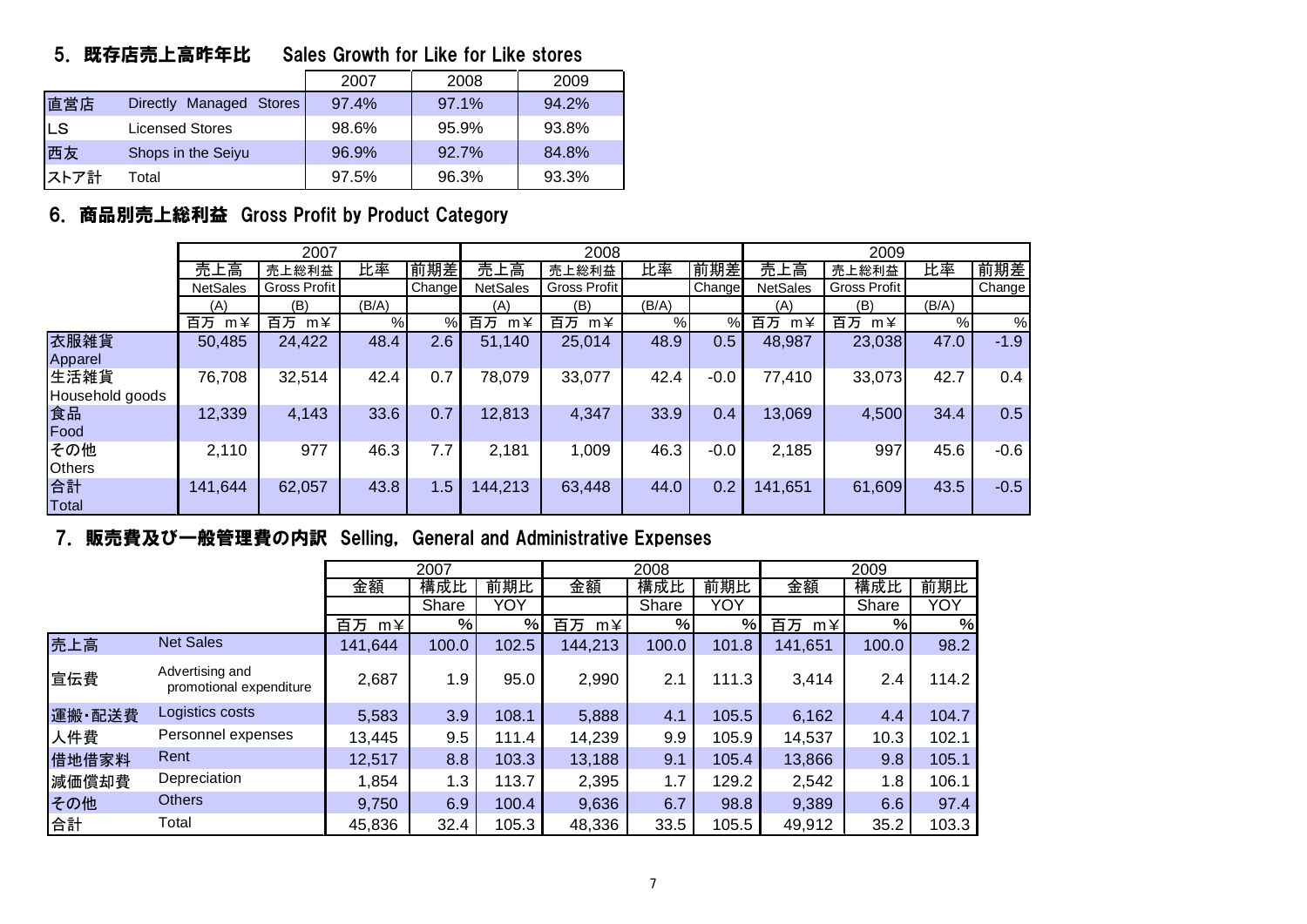|     |                   |                 |                | 2007  |            |                   | 2008  |            |                   | 2009  |       |
|-----|-------------------|-----------------|----------------|-------|------------|-------------------|-------|------------|-------------------|-------|-------|
|     |                   |                 | 金額             | 構成比   | 前期比        | 金額                | 構成比   | 前期比        | 金額                | 構成比   | 前期比   |
|     |                   |                 |                | Share | <b>YOY</b> |                   | Share | <b>YOY</b> |                   | Share | YOY   |
|     |                   |                 | 百万 m¥          | $\%$  | %          | 百万<br>$m \angle $ | %     | %          | 百万<br>$m \angle $ | %     | $\%$  |
| (店舗 | Stores)           |                 |                |       |            |                   |       |            |                   |       |       |
|     | 衣服雑貨              | Apparel         | 2,208          | 22.7  | 112.5      | 2,895             | 23.0  | 131.1      | 2,121             | 18.2  | 73.3  |
|     | 生活雑貨              | Household goods | 3,014          | 30.9  | 106.7      | 3,316             | 26.4  | 110.0      | 3,538             | 30.4  | 106.7 |
|     | 食品                | Food            | 249            | 2.5   | 115.6      | 266               | 2.1   | 107.0      | 276               | 2.4   | 103.8 |
|     | その他               | <b>Others</b>   | 22             | 0.2   | 78.1       | 25                | 0.2   | 114.3      | 26                | 0.2   | 104.0 |
|     | 合計                | Sub-Total       | 5,492          | 56.3  | 109.1      | 6,502             | 51.8  | 118.4      | 5,961             | 51.2  | 91.7  |
| (本部 | Logistics Center) |                 |                |       |            |                   |       |            |                   |       |       |
|     | 衣服雑貨              | Apparel         | 709            | 7.3   | 97.5       | 996               | 7.9   | 140.6      | 950               | 8.2   | 95.4  |
|     | 生活雑貨              | Household goods | 3,504          | 35.9  | 108.3      | 5,030             | 40.0  | 143.6      | 4,676             | 40.2  | 93.0  |
|     | 食品                | Food            | 42             | 0.4   | 70.4       | 28                | 0.2   | 66.3       | 48                | 0.4   | 171.4 |
|     | その他               | <b>Others</b>   | $\overline{0}$ | 0.0   |            | $\overline{2}$    | 0.0   |            | $\overline{2}$    | 0.0   | 100.0 |
|     | 合計                | Sub-Total       | 4,255          | 43.7  | 105.4      | 6,057             | 48.2  | 142.4      | 5,676             | 48.8  | 93.7  |
| (全社 | Total)            |                 |                |       |            |                   |       |            |                   |       |       |
|     | 衣服雑貨              | Apparel         | 2,917          | 29.9  | 108.4      | 3,891             | 31.0  | 133.4      | 3,071             | 26.4  | 78.9  |
|     | 生活雑貨              | Household goods | 6,517          | 66.9  | 107.5      | 8,346             | 66.4  | 128.1      | 8,214             | 70.6  | 98.4  |
|     | 食品                | Food            | 291            | 3.0   | 105.4      | 295               | 2.3   | 101.5      | 324               | 2.8   | 109.8 |
|     | その他               | <b>Others</b>   | 22             | 0.2   | 51.5       | 28                | 0.2   | 126.3      | 28                | 0.2   | 100.0 |
|     | 合計                | Total           | 9,747          | 100.0 | 107.5      | 12,560            | 100.0 | 128.9      | 11,637            | 100.0 | 92.7  |

# 8.部門別・場所別在庫 Inventory Balance by Product Category with locations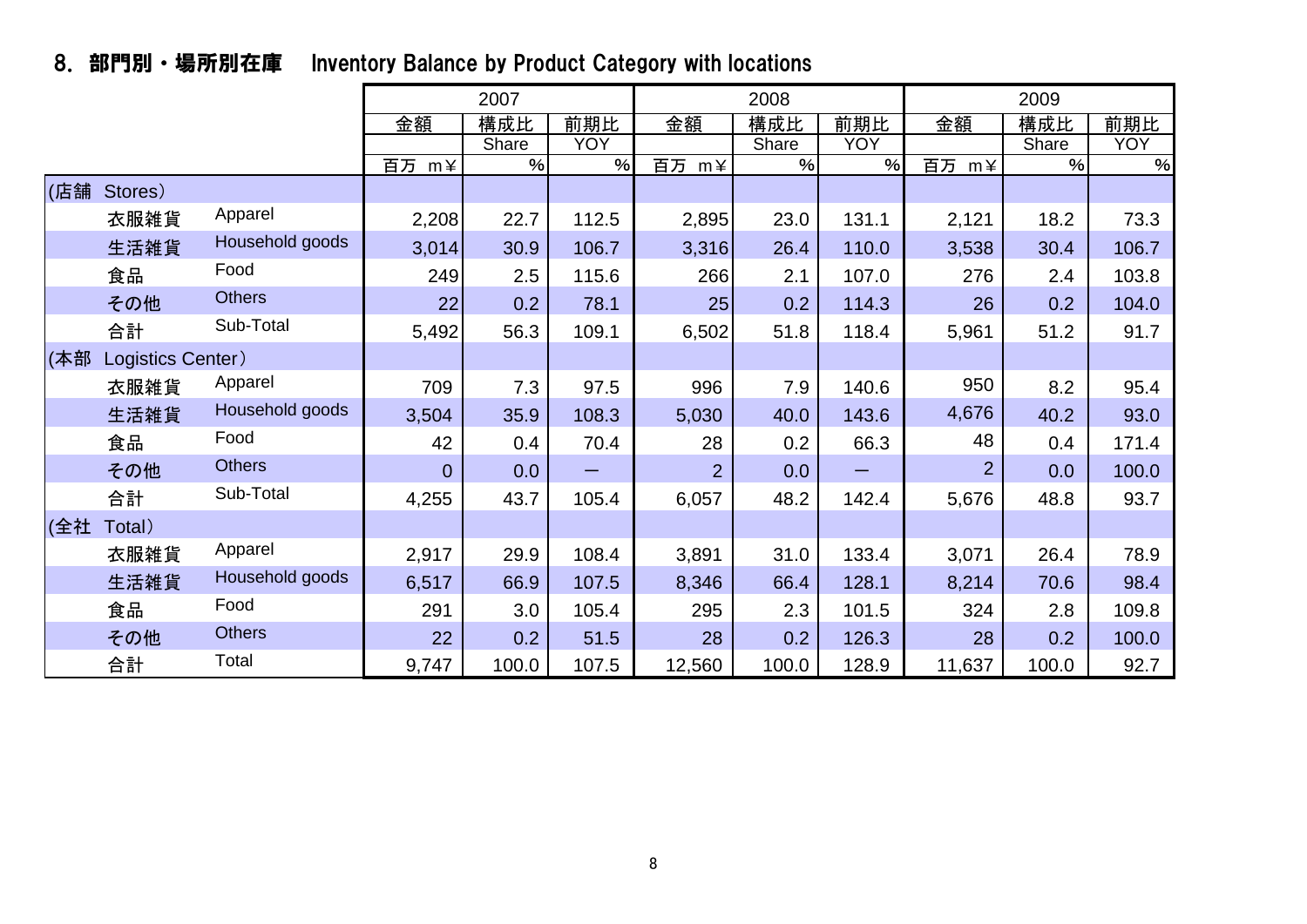|  |  | 9. 貸借対照表 Balance Sheet (Non-Consolidated) |
|--|--|-------------------------------------------|
|  |  |                                           |

|           |                                        | 2007            |                   | 2008            |                   | 2009            |                 |  |
|-----------|----------------------------------------|-----------------|-------------------|-----------------|-------------------|-----------------|-----------------|--|
|           |                                        | 金額              | 前期差               | 金額              | 前期差               | 金額              | 前期差             |  |
|           |                                        | 百万 m¥           | change            | 百万 m¥           | change            | 百万 m¥           | change          |  |
| 現預金       | Cash on hand and in banks              | 10,140          | $\triangle$ 3,942 | 7,431           | $\triangle$ 2,709 | 10,356          | 2,925           |  |
| たな卸資産     | Inventories                            | 9,760           | 704               | 12,572          | 2,812             | 11,651          | $\triangle$ 921 |  |
| その他流動資産   | <b>Other Current Assets</b>            | 20,768          | 5,616             | 23,352          | 2,584             | 25,349          | 1,997           |  |
| 有形固定資産    | <b>Tangible Fixed Assets</b>           | 9,814           | $\triangle$ 539   | 10,581          | 767               | 10,847          | 266             |  |
| その他       | <b>Others</b>                          | 30,996          | 6,084             | 33,825          | 2,829             | 35,093          | 1,268           |  |
| 資産合計      | <b>Total Assets</b>                    | 81,450          | 7,893             | 87,761          | 6,311             | 93,299          | 5,538           |  |
| 流動負債      | <b>Current Liabilities</b>             | 15,047          | 1,311             | 17,519          | 2,472             | 18,587          | 1,068           |  |
| 固定負債      | Long-Term Liabilities                  | 325             | $\triangle$ 10    | 269             | $\Delta$ 56       | 250             | $\triangle$ 19  |  |
| 資本金       | Common stock                           | 6,766           |                   | 6,766           |                   | 6,766           |                 |  |
| 剰余金その他    | <b>Retained Earnings and Others</b>    | 61,727          | 7,492             | 64,169          | 2,442             | 68,660          | 4,491           |  |
| 自己株式      | <b>Treasury Stock</b>                  | $\triangle$ 969 | 268               | $\triangle$ 963 | ิค                | $\triangle$ 964 | $\Delta$ 1      |  |
| 純資産       | Net Asset                              | 66,077          | 6,592             | 69,972          | 3,895             | 74,461          | 4,489           |  |
| 負債及び純資産合計 | <b>Total Liabilities and Net Asset</b> | 81,450          | 7,893             | 87,761          | 6,311             | 93,299          | 5,538           |  |

# 10.主要財務指標 Financial Highlights (Non-Consolidated)

|             |                               | 2007        | 2008     | 2009                    |
|-------------|-------------------------------|-------------|----------|-------------------------|
| 売上高経常利益率    | <b>Ordinary Profit Ratio</b>  | 12.4%       | 11.7%    | 9.3%                    |
| 自己資本当期純利益率  | Return on Equity              | 16.0%       | 9.6%     | 9.5%                    |
| 総資本利益率      | <b>Return on Assets</b>       | 13.0%       | 7.7%     | 7.8%                    |
| 株主資本比率      | Shareholders'Equity Ratio     | 81.0%       | 79.6%    | 79.6%                   |
| 1株当たり株主資本※  | Shareholders'Equity per Share | 2376.6円     | 2514.7円  | 2674.5円                 |
| 1株当たり当期純利益※ | Earning per Share             | 361.5円      | 235.5円   | 246.4円                  |
| 自己株式数       | Number of Treasury Stock      | 311,780株    | 309,730株 | 309,912株                |
| 発行済株式数      | Number of Issued Stock        | 28,078,000株 |          | 28,078,000株 28,078,000株 |

※期末発行済株式数(自己株式数控除後)により算出。

Calculated by the number of shares (After deduction of the number of treasury stock) on end Feb.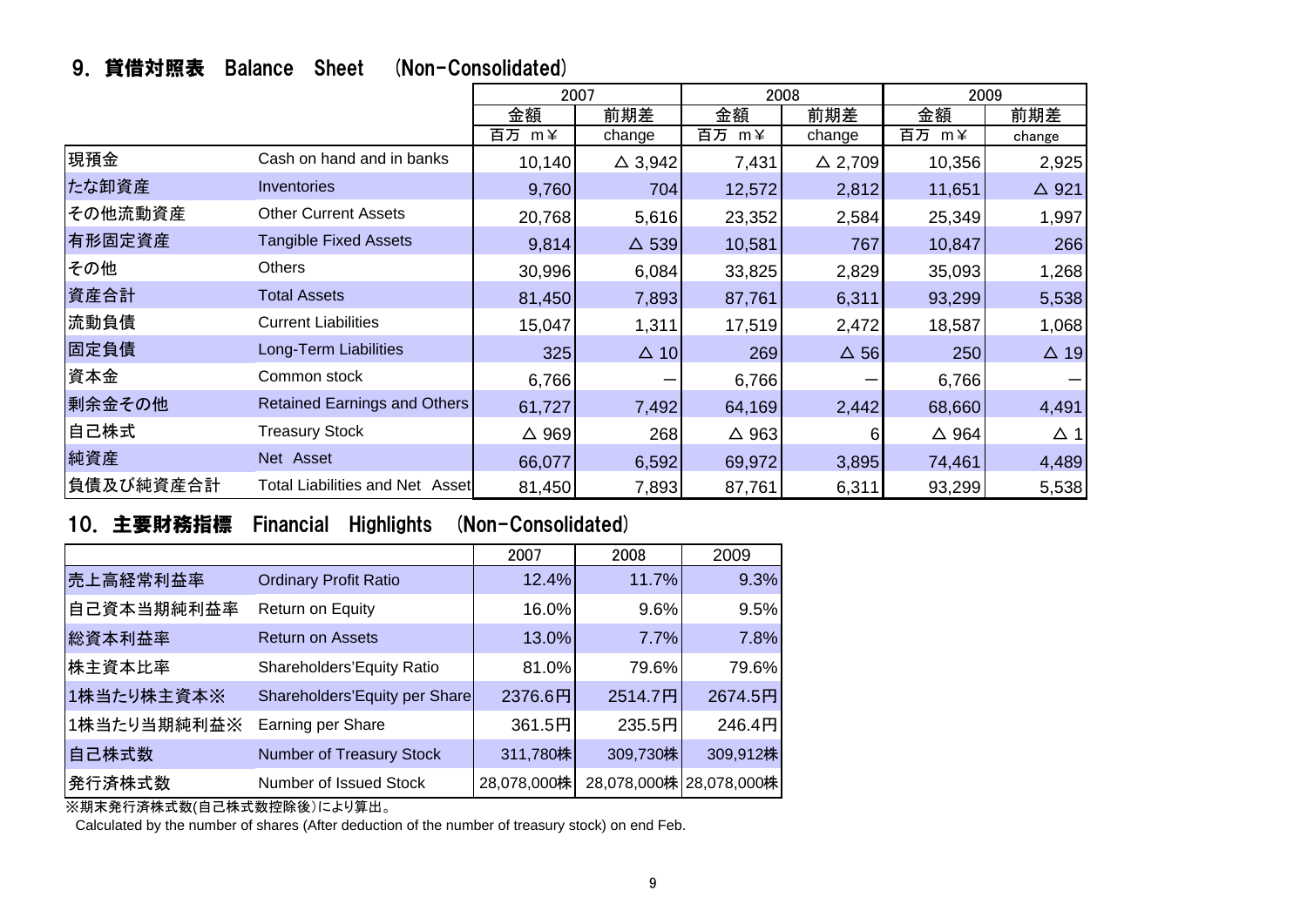#### 営業概要 Operation Summary

#### 1.期末売場面積 店舗数 Number of Stores &Sales Floor Space

|                                            |         | 2007    |       |         | 2008    |       |          | 2009    |       |               | 2010PLAN |               |
|--------------------------------------------|---------|---------|-------|---------|---------|-------|----------|---------|-------|---------------|----------|---------------|
|                                            | 店舗数     | 面積      |       | 構成比 店舗数 | 面積      | 構成比   | 店舗数      | 面積      |       | 構成比 店舗数       | 面積       | 構成比           |
|                                            | Stores' | mī      | %     | Stores  | mī      |       | % Stores | mī      | $\%$  | <b>Stores</b> | m        | $\frac{0}{0}$ |
| 直営店<br>$\times$<br>Directly managed stores | 181     | 144,091 | 61.7  | 197     | 155,664 | 63.0  | 212      | 166,981 | 67.0  | 236           | 181,411  | 68.9          |
| 一般供給先<br>Licensed stores                   | 68      | 43,926  | 18.8  | 72      | 47,460  | 19.2  | 70       | 46,014  | 18.5  | 69            | 45,611   | 17.3          |
| 西友インショップ<br>Shops in the Seiyu             | 79      | 45,564  | 19.5  | 75      | 43,878  | 17.8  | 57       | 36,202  | 14.5  | 57            | 36,179   | 13.7          |
| 合計<br>Total                                | 328     | 233,582 | 100.0 | 344     | 247,003 | 100.0 | 339      | 249,197 | 100.0 | 362           | 263,201  | 100.0         |
| 前期比<br>YOY %                               |         | 103.8   |       |         | 105.7   |       |          | 100.9   |       |               | 105.6    |               |

※キャンプ場3店舗、Cafe&MealMUJI直営単独店2店舗を除く

3 campsites and 2 shops of Cafe&Meal MUJI excluded

#### 2.2009年度出店実績、2010年度出店計画 New Stores and Plan

|                                |                            |          |              |          | $2009/3 \sim 2010/2$ |           |                 |          | 2010/3~2011/2 PLAN |                                     |                     |        |        |        |               |        |
|--------------------------------|----------------------------|----------|--------------|----------|----------------------|-----------|-----------------|----------|--------------------|-------------------------------------|---------------------|--------|--------|--------|---------------|--------|
|                                |                            | 新店       |              | 増床・減床    | 閉鎖<br>合計             |           | 新店              |          | 増床·減床              |                                     | 閉鎖                  |        | 合計     |        |               |        |
|                                | New store<br>store renewed |          | Store Closed |          | Total                |           | New store       |          | store renewed      |                                     | <b>Store Closed</b> |        | Total  |        |               |        |
|                                |                            | 店舗数 売場面積 |              | 店舗数 売場面積 | 店舗数                  | 売場面積      |                 | 店舗数 売場面積 |                    | 店舗数 売場面積 店舗数 売場面積 店舗数 売場面積 店舗数 売場面積 |                     |        |        |        |               |        |
|                                | Stores                     | m        | Stores       | m        | <b>Stores</b>        | m         | Stores          |          | m Stores           | mī                                  | Stores              | mī     | Stores | mī     | <b>Stores</b> | m      |
| 直営店<br>Directly managed stores | 22                         | 16,635   |              | $-271$   |                      | $-5,048$  | 15 <sup>2</sup> | 11,316   | 24                 | 14,688                              |                     | $-258$ |        |        | 24            | 14,430 |
| 一般供給先<br>Licensed stores       |                            | 223      | 4            | 347      | -4                   | $-2,016$  | $-2$            | $-1,446$ |                    | 0                                   |                     | 169    | -1     | $-572$ | - 1           | -403   |
| 西友インショップ<br>Shops in the Seiyu |                            |          |              | $-1,269$ | $-18$                | $-6,407$  | $-18$           | $-7,676$ |                    | 0                                   |                     | $-23$  |        |        |               | $-23$  |
| 合計<br>Total                    | 24                         | 16,858   | 11           | $-1,193$ | $-29$                | $-13,471$ | -5              | 2,194    | 24                 | 14,688                              | 4                   | $-112$ | -1     | $-572$ | 23            | 14,004 |

#### 3.1店舗当たり平均売場面積 Average Sales Floor Space per Store

|                                    | 2007 | 2008           | 2009 | <b>2010PLAN</b> |
|------------------------------------|------|----------------|------|-----------------|
|                                    | m    | $\mathsf{m}^2$ | m    | m               |
| 直営店                                | 796  | 794            | 788  | 769             |
| Directly managed stores            |      |                |      |                 |
| LS+西友                              | 609  | 625            | 647  | 649             |
| Licensed Stores+Shops in The Seivu |      |                |      |                 |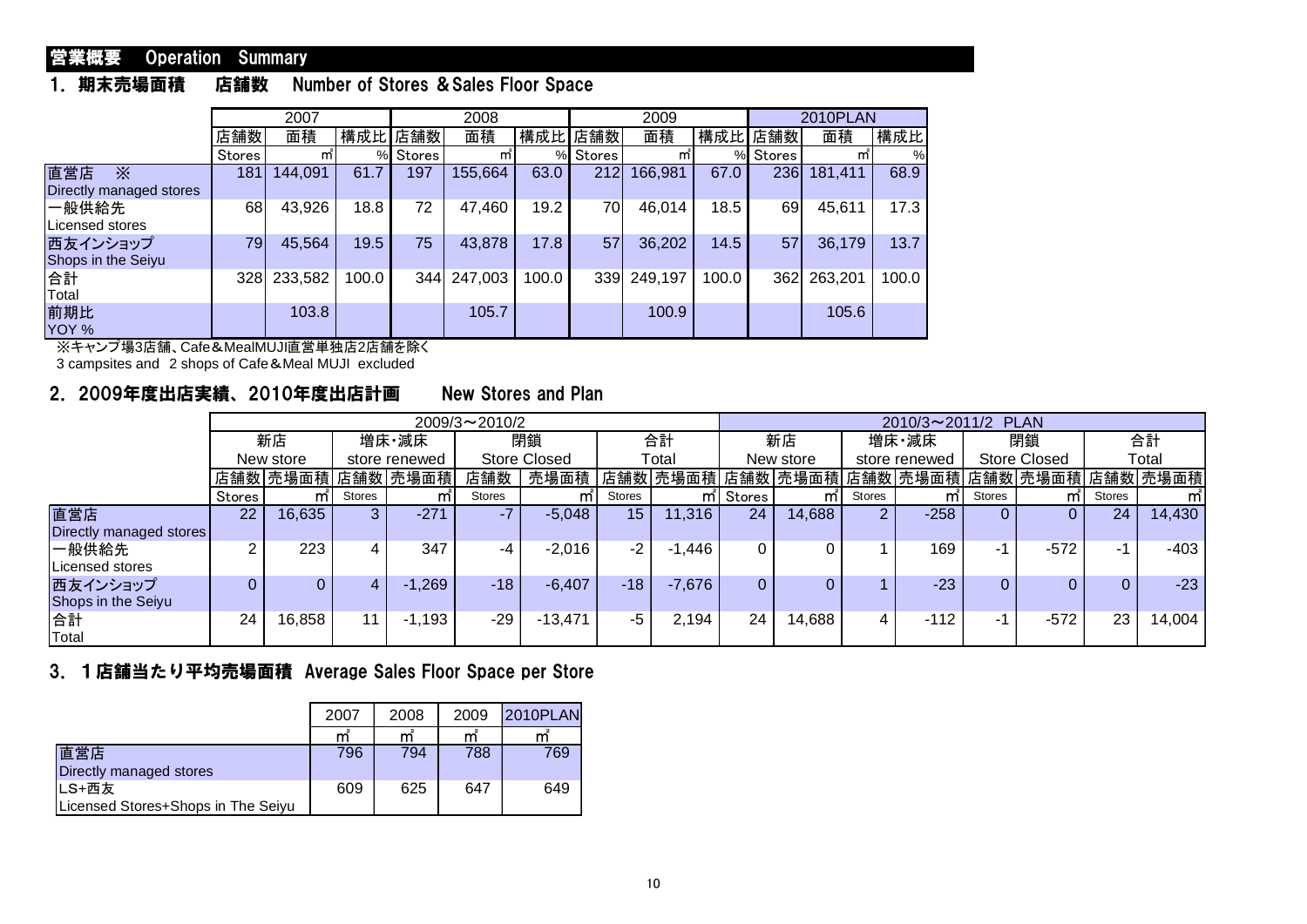# 4.投資実績 Capital Expenditure

|                    |                             | 2007               | 2008  | 2009  | 2010(Forecast) |
|--------------------|-----------------------------|--------------------|-------|-------|----------------|
|                    |                             | $m \angle 1$<br>百万 | 百万 m¥ | 百万 m¥ | 百万 m¥          |
| 新店投資               | <b>New Stores</b>           | 1,407              | 2,221 | 2,389 | 1,930          |
| 既存店投資              | <b>Like for Like Stores</b> | 541                | 437   | 329   | 640            |
| システム投資             | <b>IT System</b>            | 566                | 501   | 656   | 990            |
| 物流投資               | Logistics                   | 119                | 931   | 782   | 40             |
| 海外投資               | Foreign investments         | 701                | 114   | 183   | 100            |
| その他投資              | <b>Others</b>               | 7,448              | 5,277 | 451   | 300            |
| 台計                 | Total                       | 10,784             | 9,486 | 4,790 | 4,000          |
| キャッシュフロー Cash Flow |                             | 11,891             | 8,933 | 9,383 | 10,346         |

キャッシュフロー=当期純利益+減価償却費

Cash Flow=Net Income <sup>+</sup> Depriciation Amount

## 5.「無印良品」直営店単位当たり売上高 Sales productivity analysis of Directly managed stores (MUJI)

|                                           |                                                  |                   | 2007    |       |         | 2008  | 2009    |       |
|-------------------------------------------|--------------------------------------------------|-------------------|---------|-------|---------|-------|---------|-------|
|                                           |                                                  |                   |         | 前期比   |         | 前期比   |         | 前期比   |
|                                           |                                                  |                   |         | YOY   |         | YOY   |         | YOY   |
|                                           |                                                  |                   |         | %     |         | $\%$  |         | %     |
|                                           | 売上高<br>※無印良品の売上のみ                                |                   | 99,018  | 102.7 | 101,374 | 102.4 | 102,551 | 101.2 |
|                                           | Directly managed stores (MUJI)<br><b>Sales</b>   | (百万円 m¥)          |         |       |         |       |         |       |
| 1m当たり売上高                                  | 売場面積(期中平均)                                       |                   | 141,217 | 106.6 | 151,380 | 107.2 | 161,323 | 106.6 |
| Sales per 1 m <sup>2</sup>                | Sales floor space(Average)                       | (m <sup>2</sup> ) |         |       |         |       |         |       |
|                                           | 1㎡当たり月平均売上高                                      |                   | 58.4    | 96.4  | 55.8    | 95.5  | 53.0    | 94.9  |
|                                           | Average sales a monthly per 1 m <sup>2</sup>     | (千円 t¥)           |         |       |         |       |         |       |
| 1人当たり売上高                                  | 店舗従業員数(期中平均)                                     |                   | 3,545   | 109.4 | 3,759   | 106.0 | 3,854   | 102.5 |
|                                           | Sales per employee Number of employees (Average) | $(\lambda)$       |         |       |         |       |         |       |
|                                           | 1人当たり月平均売上高                                      |                   | 2,327   | 93.8  | 2,247   | 96.6  | 2,217   | 98.7  |
|                                           | Average sales a monthly per employee             | (千円 t¥)           |         |       |         |       |         |       |
| 1m当たり在高                                   | 在高(期中平均)                                         |                   | 5,752   | 106.3 | 6,331   | 110.1 | 7,095   | 112.1 |
| Inventories per 1 m Inventories (Average) |                                                  | (百万円 m¥)          |         |       |         |       |         |       |
|                                           | 1m当たり平均在高                                        |                   | 40.7    | 99.7  | 41.8    | 102.7 | 44.0    | 105.2 |
|                                           | Average Inventories per 1m <sup>*</sup>          | (千円 t¥)           |         |       |         |       |         |       |
| 1人当たり売場面積                                 | 店舗従業員数(期中平均)                                     |                   | 3,545   | 109.4 | 3,759   | 106.0 | 3,854   | 102.5 |
| Sales floor space                         | Number of employees(Average)                     | $(\lambda)$       |         |       |         |       |         |       |
| per employee                              | 1人当たり売場面積                                        |                   | 39.8    | 97.4  | 40.3    | 101.1 | 41.9    | 103.9 |
|                                           | Sales floor space per employee                   | (m <sup>2</sup> ) |         |       |         |       |         |       |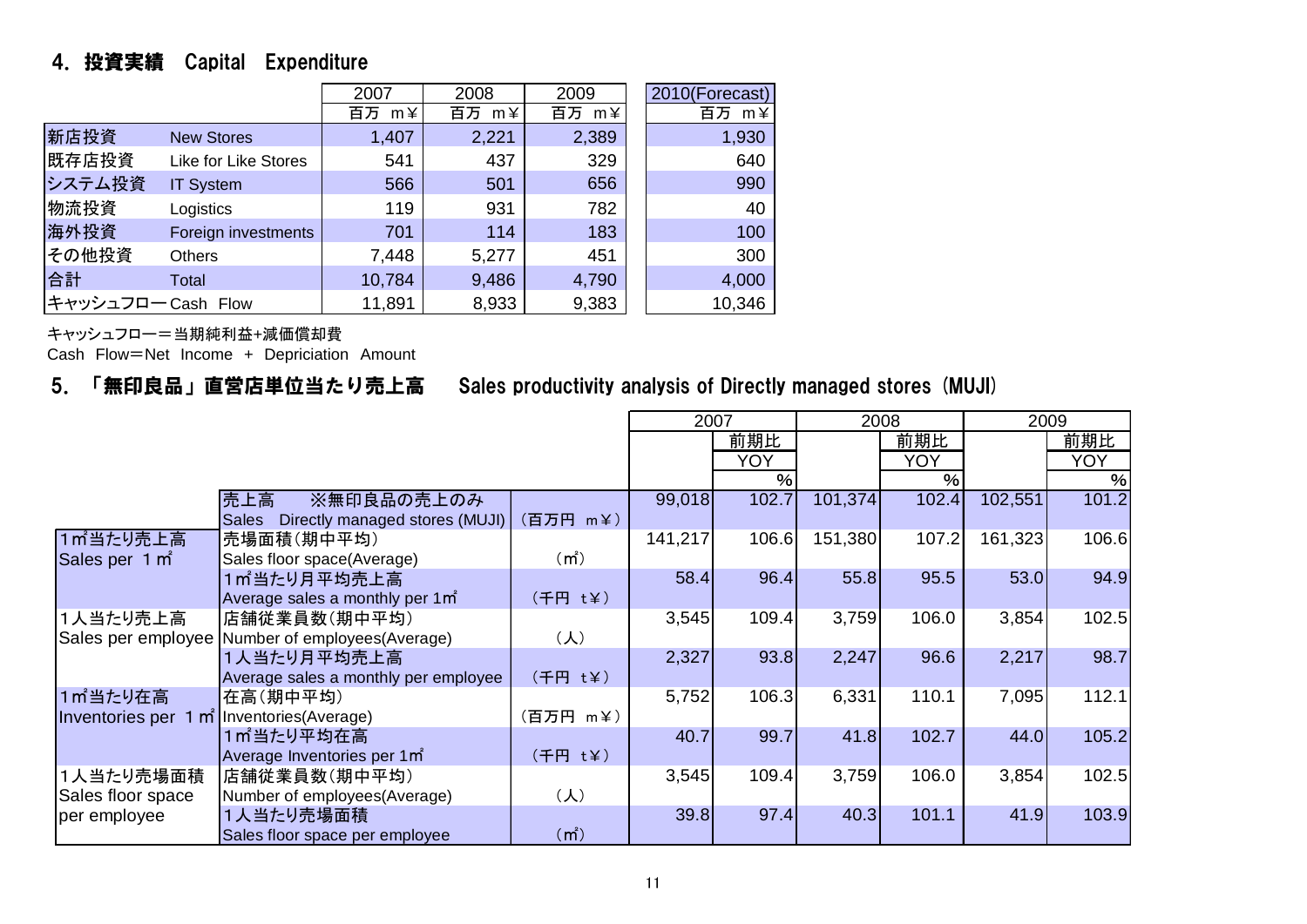# 6.「無印良品」直営店客数・客単価 Customers Traffic and Spending per Customer of Directly managed stores (MUJI)

|                            |           | 2007<br>2008 |       |         |       | 2009    |       |
|----------------------------|-----------|--------------|-------|---------|-------|---------|-------|
|                            |           |              | 前期比   |         | 前期比   |         | 前期比   |
|                            |           |              | YOY   |         | YOY   |         | YOY   |
|                            |           |              | %     |         | %     |         | %     |
| 客数                         | 千人        | 45,145       | 101.6 | 46,894  | 101.2 | 48,518  | 103.4 |
| Customer traffic           |           |              |       |         |       |         |       |
| 客単価                        | 円         | 2,174        | 100.5 | 2,162   | 101.2 | 2,114   | 97.8  |
| Spending per customer      | ¥         |              |       |         |       |         |       |
| 販売数量                       | 千点        | 133,604      | 99.7  | 139,326 | 100.6 | 143,394 | 102.8 |
| Total sales pieces         | thousands |              |       |         |       |         |       |
| 平均単価                       | 円         | 729          | 102.7 | 723     | 101.9 | 715     | 98.3  |
| Average spending per piece | ¥         |              |       |         |       |         |       |

\*1 平均単価の算出は、多角化売上高·数量を除く。 "Others" by product category are excluded in calculation of average unit price. \*2 2008/08より実績値にFO分を含む。 Started to include figures of Factory Outlets from 2008.

#### 7.「無印良品」アイテム数 Number of Items of MUJI

|      |                 | 2007  | 2008  | 2009  |
|------|-----------------|-------|-------|-------|
| 衣服雑貨 | Apparel         | 2,094 | 2,113 | 1,952 |
| 生活雑貨 | Household goods | 4,912 | 5,265 | 5,168 |
| 食品   | Food            | 761   | 734   | 696   |
| 合計   | Total           | 7,767 | 8,112 | 7,816 |

#### 8.従業員の状況 Number of Employees

|          |                                          | 2007  | 2008  | 2009  |
|----------|------------------------------------------|-------|-------|-------|
| 従業員数     | Number of full-time employees X1         | 1,064 | 1,155 | 1,218 |
| パートタイム社員 | Number of part-time employees $\angle 2$ | 3,248 | 3,166 | 3,462 |
| 合計       | ⊺otal                                    | 4,312 | 4.321 | 4,680 |

※1. SE社員(セールス・エキスパート:販売専門の嘱託社員)を含む。 ※2. パートタイム社員は8時間換算。

※1. Including temporary sales assistants.

※2. The total number of part-time employees is converted by a regular working hours per day. (The regular working hours per day is eight hours.)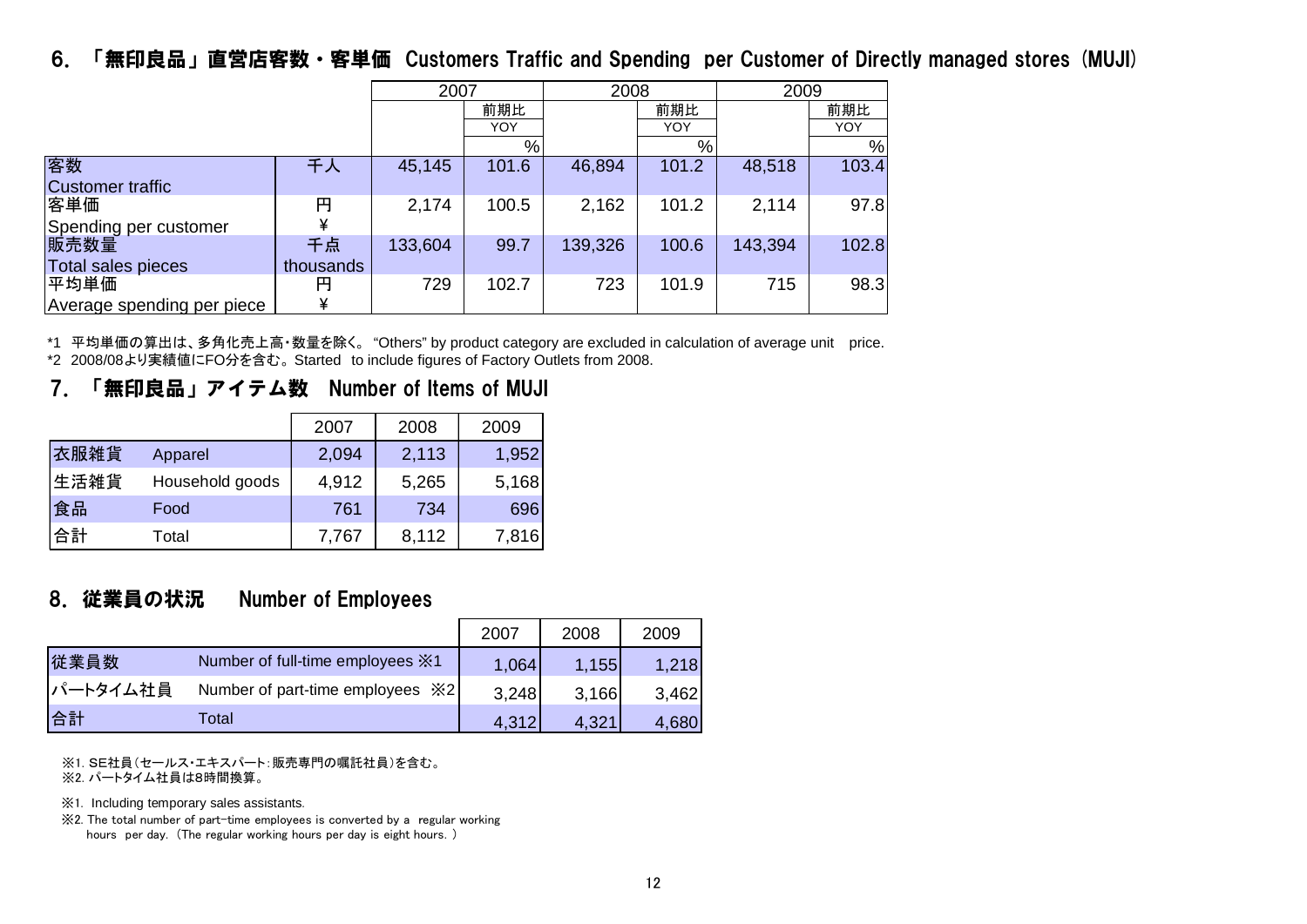#### 8.2009年度月別売上・客数・客単価昨比

2009 Monthly YOY Change in Sales,Customers Traffic and Spending per Customer

|       |                                                           | 3月    | 4月   | 5月    | 第1Q     | 6月   | 7月   | 8月   | 第2Q     | 上期      | 9月    | 10月   | 11月   | 第3Q     | 12月   | 1月    | 2月    | 第4Q     | 下期                      | 年間     |
|-------|-----------------------------------------------------------|-------|------|-------|---------|------|------|------|---------|---------|-------|-------|-------|---------|-------|-------|-------|---------|-------------------------|--------|
|       |                                                           | Mar.  | Apr. | May   | The 1st | Jun. | Jul. | Aug. | The 2nd | The 1st | Sep.  | Oct.  | Nov.  | The 3rd | Dec.  | Jan.  | Feb.  |         | The 4th <i>The 2n</i> c | Fiscal |
|       |                                                           |       |      |       | quarter |      |      |      | quarter | half    |       |       |       | quarter |       |       |       | quarter | half                    | Year   |
|       |                                                           |       |      |       |         |      |      |      |         |         |       |       |       |         |       |       |       |         |                         |        |
|       | 衣服 Apparel                                                | 90.0  | 97.8 | 94.8  | 94.5    | 87.9 | 94.2 | 94.2 | 91.0    | 92.9    | 92.9  | 90.4  | 85.8  | 89.3    | 95.3  | 98.8  | 82.5  | 93.4    | 91.1                    | 92.3   |
|       | 生活 Household Goods                                        | 92.7  | 92.2 | 97.3  | 93.7    | 91.3 | 90.7 | 90.7 | 90.7    | 92.6    | 95.8  | 97.1  | 91.1  | 94.5    | 97.9  | 102.1 | 100.2 | 99.8    | 97.1                    | 94.9   |
|       | 食品 Food                                                   | 99.2  | 95.3 | 98.4  | 96.8    | 91.6 | 95.7 | 95.7 | 93.5    | 95.8    | 95.0  | 103.6 | 101.5 | 100.3   | 108.4 | 109.9 | 109.0 | 109.0   | 105.0                   | 100.4  |
|       | 直営既存店<br>Like for Like<br>Directly managed stores(MUJI)   | 92.2  | 94.4 | 96.2  | 94.2    | 89.8 | 92.4 | 90.9 | 91.0    | 92.9    | 94.6  | 94.9  | 89.8  | 92.9    | 97.7  | 101.6 | 96.0  | 98.5    | 95.6                    | 94.2   |
|       | 直営合計<br>Directly managed stores(MUJI)                     | 98.1  | 99.1 | 101.3 | 99.5    | 95.7 | 98.3 | 97.4 | 97.1    | 98.4    | 101.2 | 104.2 | 98.3  | 101.1   | 106.2 | 110.7 | 104.9 | 107.4   | 104.1                   | 101.2  |
| Seivu | LS西友既存店<br>Like for Like<br>Licensed stores+ Shops in the | 90.2  | 92.8 | 94.8  | 92.4    | 87.5 | 88.2 | 87.7 | 87.7    | 90.1    | 89.7  | 91.4  | 87.0  | 89.3    | 93.0  | 93.4  | 91.6  | 92.8    | 90.9                    | 90.5   |
| Seiyu | LS西友合計<br>Licensed stores+ Shops in the                   | 93.6  | 92.9 | 94.8  | 93.8    | 85.7 | 85.3 | 83.7 | 85.0    | 89.8    | 86.1  | 84.4  | 79.7  | 83.1    | 85.2  | 85.3  | 85.5  | 85.3    | 84.1                    | 87.0   |
|       | ショップ既存店<br><b>Like for Like Stores</b>                    | 91.7  | 94.0 | 95.8  | 93.7    | 89.2 | 91.4 | 90.1 | 90.2    | 92.2    | 93.4  | 94.0  | 89.1  | 92.0    | 96.5  | 99.5  | 94.9  | 97.0    | 94.4                    | 93.3   |
|       | ショップ合計<br><b>Store Total</b>                              | 96.9  | 97.4 | 99.6  | 97.9    | 93.0 | 94.9 | 93.7 | 93.8    | 96.1    | 97.1  | 98.7  | 93.2  | 96.2    | 100.5 | 103.8 | 99.7  | 101.4   | 98.7                    | 97.3   |
| 全社    | Directly managed stores (MUJI)<br>and Whole sale          | 100.7 | 99.3 | 97.8  | 99.4    | 94.4 | 97.3 | 94.3 | 95.4    | 97.6    | 99.1  | 94.3  | 94.4  | 95.8    | 102.3 | 104.9 | 99.9  | 102.5   | 98.9                    | 98.2   |

#### 直営既存店 Like for Like Directly managed stores(MUJI)

| 客数<br>Customers Traffic      | 93.9 | 94.4  | 95.7  | 94.7 | 91.  | 92.5 | 92.2 | 91.9 | 93.3 | 94.1  | 97.0 | 94.7 | 95.3 | 101.4 | 105.7 | 98.9 | 102.1 | 98.7 | 96.0 |
|------------------------------|------|-------|-------|------|------|------|------|------|------|-------|------|------|------|-------|-------|------|-------|------|------|
| 客単価<br>Spending per Customer | 98.2 | 100.0 | 100.5 | 99.5 | 98.6 | 99.9 | 98.6 | 98.9 | 99.6 | 100.5 | 97.8 | 94.8 | 97.5 | 96.4  | 96.1  | 97.  | 96.4  | 96.7 | 98.2 |